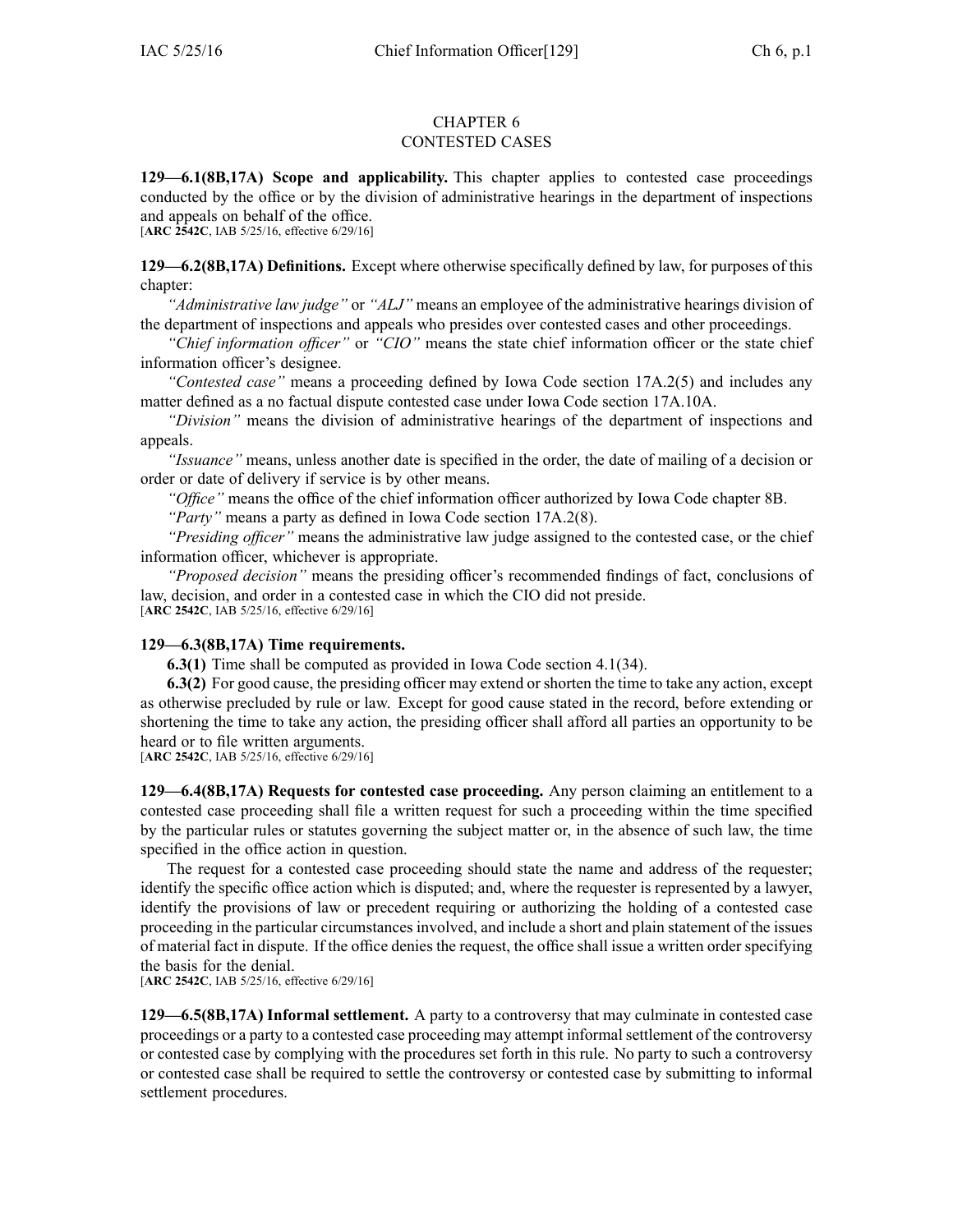**6.5(1)** Parties desiring informal settlement shall set forth in writing the various points of <sup>a</sup> proposed settlement, which may include <sup>a</sup> stipulated statement of facts.

**6.5(2)** When signed by the parties to <sup>a</sup> controversy or contested case and by the CIO, <sup>a</sup> proposed settlement shall represen<sup>t</sup> final disposition of the matter in place of any prospective or current contested case proceedings.

**6.5(3)** Where there are more than two parties to <sup>a</sup> controversy or contested case involving the office, <sup>a</sup> separate settlement between one party and the office is permissible.

**6.5(4)** A proposed settlement which is not accepted or signed by the parties shall not be admitted as evidence in the record of <sup>a</sup> contested case proceeding. Evidence of conduct or statements made in settlement negotiations are likewise not admissible. This rule does not require exclusion when the evidence is offered for another purpose, such as proving bias or prejudice of <sup>a</sup> witness, negating <sup>a</sup> contention of undue delay, or proving an effort to obstruct <sup>a</sup> criminal investigation or prosecution. [**ARC 2542C**, IAB 5/25/16, effective 6/29/16]

## **129—6.6(8B,17A) Notice of hearing and transmission of contested cases.**

**6.6(1)** *Delivery.* Delivery of the notice of hearing constitutes the commencement of the contested case proceeding. Delivery of the notice of hearing may be executed by:

*a.* Personal service as provided in the Iowa Rules of Civil Procedure;

- *b.* Certified mail, return receipt requested;
- *c.* First-class mail; or

*d.* Publication, as provided in the Iowa Rules of Civil Procedure.

**6.6(2)** *Contents.* Notices of hearing shall contain the information required by Iowa Code section [17A.12\(2\)](https://www.legis.iowa.gov/docs/ico/section/17A.12.pdf), any additional information required by statute or rule, and the following information:

*a.* Identification of all parties including the name, address and telephone number of the person who will act as advocate for the office or the state and of parties' counsel where known;

- *b.* Reference to the procedural rules governing conduct of the contested case proceeding;
- *c.* Reference to the procedural rules governing informal settlement;

*d.* Identification of the presiding officer, if known. If not known, <sup>a</sup> description of who will serve as presiding officer (e.g., an administrative law judge from the department of inspections and appeals or the CIO);

*e.* Information on who to contact if auxiliary aids or services are needed to participate in the matter because of <sup>a</sup> disability; and

*f.* The mailing address and e-mail address for filing with the division or office, whichever is applicable, and notice of the option of e-mail service as provided in paragraph 6.14(2)*"b."*

**6.6(3)** *Transmission of contested cases.* In every proceeding filed by the office with the division, the office shall complete <sup>a</sup> transmittal form. The transmittal form shall contain the information required by 481—subrule 10.4(1).

**6.6(4)** *Issuance of the hearing notice.* When <sup>a</sup> case is transmitted by the office to the division for hearing, the division shall issue the notice of hearing. The office shall provide the division with the information required by 481—subrule 10.4(2).

**6.6(5)** *Attachments.* The office shall attach the documents required by 481—subrule 10.4(3) to the completed transmittal form when it is sent to the division.

**6.6(6)** *Receipt.* When <sup>a</sup> properly transmitted case is received, it is marked with the date of receipt by the division. The division assigns an identifying number to each contested case upon receipt.

**6.6(7)** *Scheduling.* The division shall promptly schedule hearings for the office. The availability of an administrative law judge and any special circumstances shall be considered. [**ARC 2542C**, IAB 5/25/16, effective 6/29/16]

**129—6.7(8B,17A) Legal representation.** Parties in <sup>a</sup> contested case have the right to participate or to be represented in all hearings or prehearing conferences related to their case. Business entities, such as partnerships, corporations, or associations may be represented by <sup>a</sup> nonlawyer partner, member, officer, director, shareholder, other owner or manager, or duly authorized agent. Any party may be represented by an attorney or another person authorized by law. The attorney shall file an appearance in the contested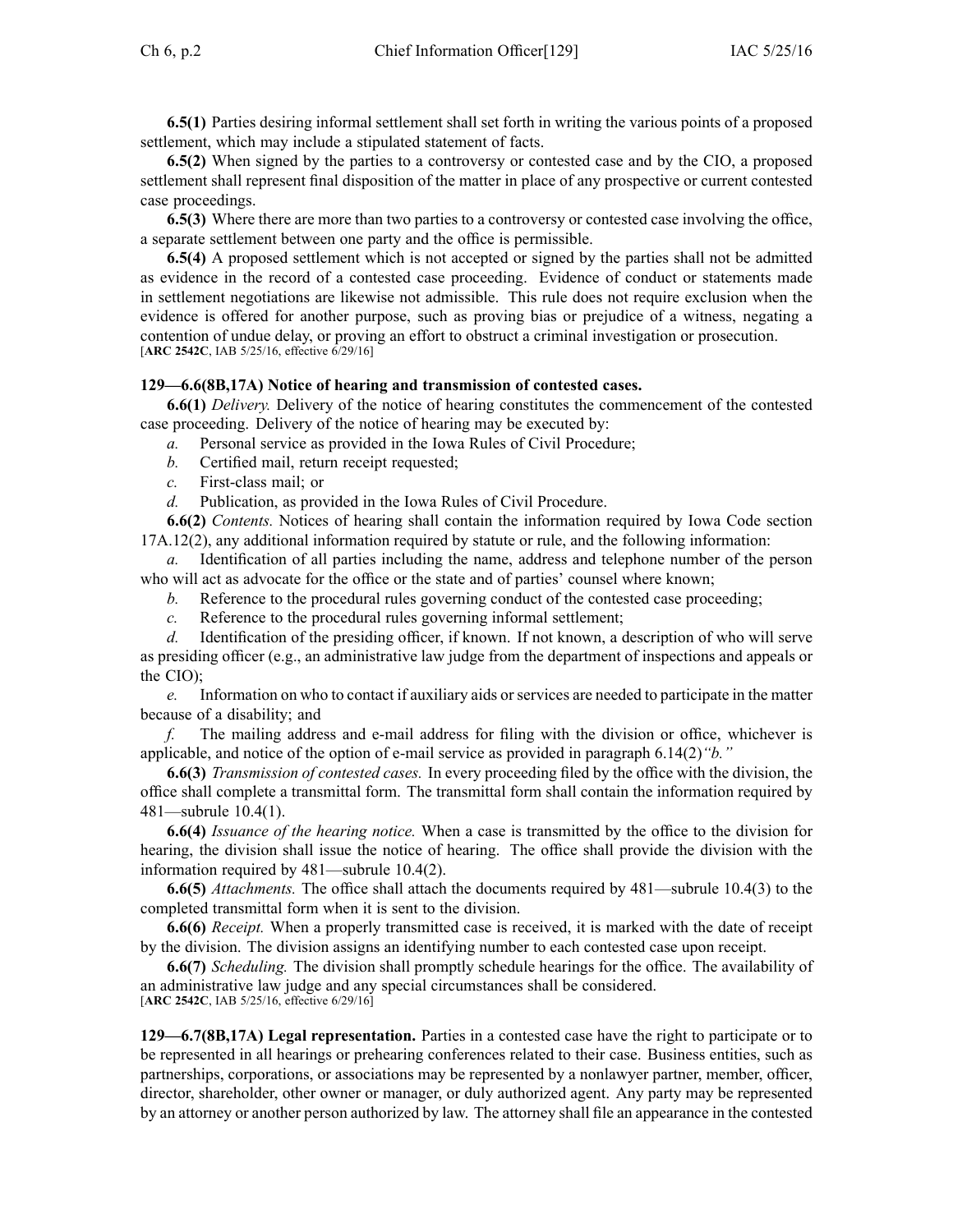case. If the attorney is not licensed to practice law in Iowa, the attorney shall comply with Iowa Court Rule [31.14](https://www.legis.iowa.gov/docs/ACO/CourtRulesChapter/31.pdf). The cost of any such representation shall be borne by the represented party. [**ARC 2542C**, IAB 5/25/16, effective 6/29/16]

# **129—6.8(8B,17A) Presiding officer.**

**6.8(1)** Any party who wishes to reques<sup>t</sup> that the presiding officer assigned to render <sup>a</sup> proposed decision be an administrative law judge employed by the department of inspections and appeals must file <sup>a</sup> written reques<sup>t</sup> within 20 days after service of <sup>a</sup> notice of hearing which identifies or describes the presiding officer as the CIO.

**6.8(2)** The CIO may deny the reques<sup>t</sup> only upon <sup>a</sup> finding that one or more of the following apply:

*a.* Neither the office nor any officer of the office under whose authority the contested case is to take place is <sup>a</sup> named party to the proceeding or <sup>a</sup> real party in interest to that proceeding.

*b.* There is <sup>a</sup> compelling need to expedite issuance of <sup>a</sup> final decision in order to protect the public health, safety, or welfare.

*c.* An administrative law judge with the qualifications identified in subrule 6.8(3) is unavailable to hear the case within <sup>a</sup> reasonable time.

*d.* The case involves significant policy issues of first impression that are inextricably intertwined with the factual issues presented.

*e.* The demeanor of the witnesses is likely to be dispositive in resolving the disputed factual issues.

- *f.* Funds are unavailable to pay the costs of an administrative law judge and an interagency appeal.
- *g.* The reques<sup>t</sup> was not timely filed.
- *h.* The reques<sup>t</sup> is not consistent with <sup>a</sup> specified statute.

**6.8(3)** An administrative law judge assigned to act as presiding officer shall have the following technical expertness unless waived by the office:

- *a.* A license to practice law in the state of Iowa;
- *b.* Three years' experience as an administrative law judge;
- *c.* For <sup>a</sup> hearing related to procurement, knowledge of contract law;

*d.* For <sup>a</sup> hearing in which the underlying dispute or subject matter is related to information technology, and to the extent an administrative law judge with <sup>a</sup> background in information technology is available, <sup>a</sup> background in information technology.

**6.8(4)** Except as provided otherwise by another provision of law, all rulings by an administrative law judge acting as presiding officer are subject to appeal to the office. A party must seek any available intra-agency appeal in order to exhaust administrative remedies.

**6.8(5)** Unless otherwise provided by law, the CIO, when reviewing <sup>a</sup> proposed decision upon intra-agency appeal, shall have the powers of and shall comply with the provisions of this chapter which apply to presiding officers.

[**ARC 2542C**, IAB 5/25/16, effective 6/29/16]

**129—6.9(8B,17A) Waiver of procedures.** Unless otherwise precluded by law, the parties in <sup>a</sup> contested case proceeding may waive any provision of this chapter. However, the office in its discretion may refuse to give effect to such <sup>a</sup> waiver when it deems the waiver to be inconsistent with the public interest. [**ARC 2542C**, IAB 5/25/16, effective 6/29/16]

**129—6.10(8B,17A) Telephone and electronic proceedings.** The presiding officer may, on the presiding officer's own motion or as requested by <sup>a</sup> party, order hearings or argumen<sup>t</sup> to be held by telephone conference or other electronic means in which all parties have an opportunity to participate. The presiding officer will determine the location of the parties and witnesses for telephone or other electronic hearings. The convenience of the parties or witnesses, as well as the nature of the case, shall be considered when the location is chosen. The presiding officer may permit any witness to testify by telephone or other electronic means. If there is <sup>a</sup> prehearing conference, the parties shall disclose at or before the prehearing conference whether any witness will be testifying by telephone or other electronic means. If there is not <sup>a</sup> prehearing conference, the parties shall disclose not less than three business days prior to the hearing date whether any witness will be testifying by telephone or other electronic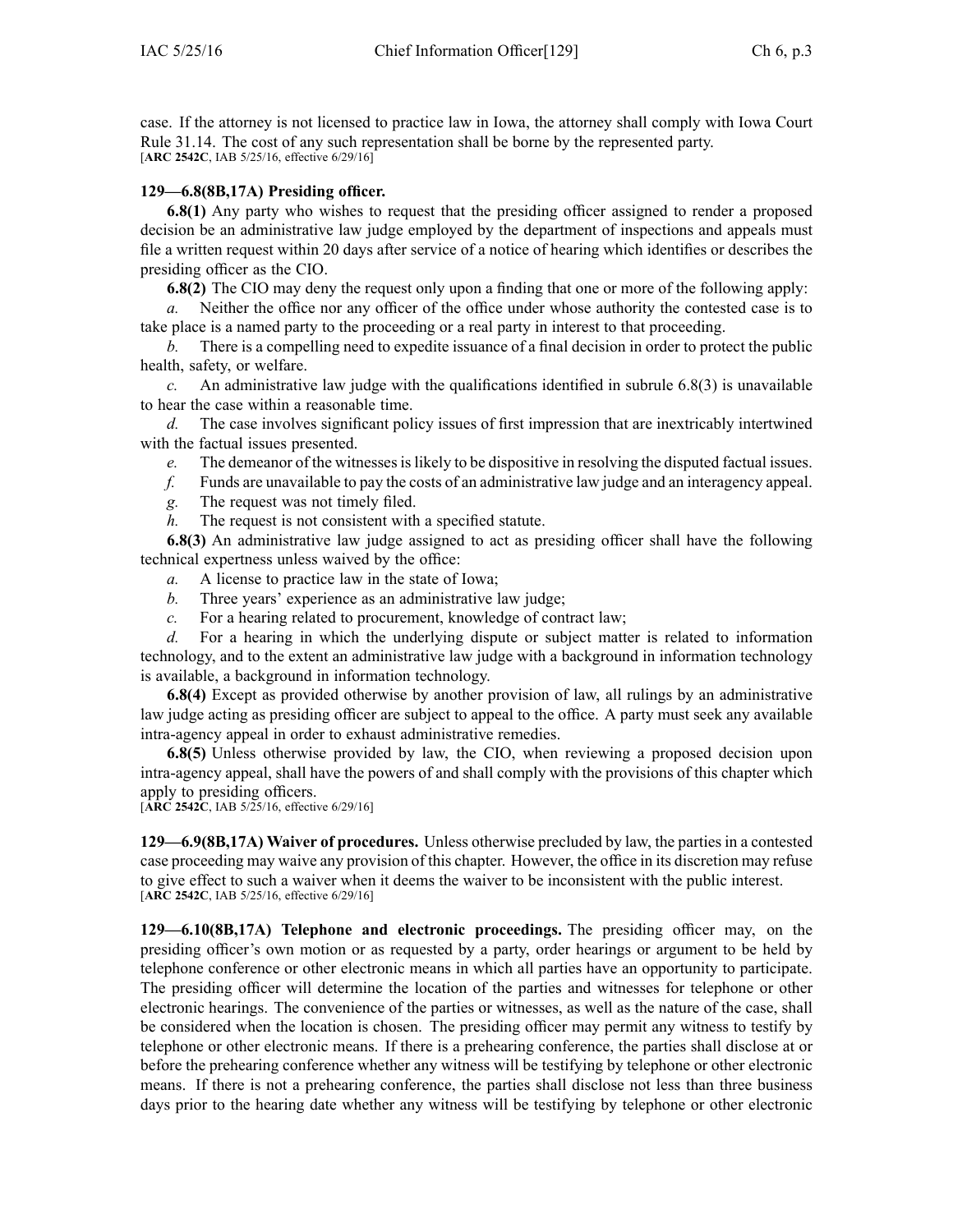means unless any law, rule, or order of the presiding officer requires disclosure sooner. Objections, if any, shall be filed and served on all parties at least three business days in advance of hearing. [**ARC 2542C**, IAB 5/25/16, effective 6/29/16]

# **129—6.11(8B,17A) Disqualification.**

**6.11(1)** A presiding officer or other person shall withdraw from participation in the making of any proposed or final decision in <sup>a</sup> contested case if that person:

*a.* Has a personal bias or prejudice concerning a party or a representative of a party;

*b.* Has personally investigated, prosecuted or advocated in connection with that case, the specific controversy underlying that case, another pending factually related contested case, or <sup>a</sup> pending factually related controversy that may culminate in <sup>a</sup> contested case involving the same parties;

*c.* Issubject to the authority, direction or discretion of any person who has personally investigated, prosecuted or advocated in connection with that contested case, the specific controversy underlying that contested case, or <sup>a</sup> pending factually related contested case or controversy involving the same parties;

*d.* Has acted as counsel to any person who is <sup>a</sup> private party to that proceeding within the pas<sup>t</sup> two years;

*e.* Has <sup>a</sup> personal financial interest in the outcome of the case or any other significant personal interest that could be substantially affected by the outcome of the case;

*f.* Has <sup>a</sup> spouse or relative within the third degree of relationship that:

(1) Is <sup>a</sup> party to the case, or an officer, director or trustee of <sup>a</sup> party;

- (2) Is <sup>a</sup> lawyer in the case;
- (3) Is known to have an interest that could be substantially affected by the outcome of the case; or
- (4) Is likely to be <sup>a</sup> material witness in the case; or

*g.* Has any other legally sufficient cause to withdraw from participation in the decision making in that case.

**6.11(2)** The term "personally investigated" means taking affirmative steps to interview witnesses directly or to obtain documents or other information directly. The term "personally investigated" does not include general direction and supervision of assigned investigators, unsolicited receipt of information which is relayed to assigned investigators, review of another person's investigative work product in the course of determining whether there is probable cause to initiate <sup>a</sup> proceeding, or exposure to factual information while performing other office functions, including fact gathering for purposes other than investigation of the matter which culminates in <sup>a</sup> contested case. Factual information relevant to the merits of <sup>a</sup> contested case received by <sup>a</sup> person who later serves as presiding officer in that case shall be disclosed if required by Iowa Code section [17A.17\(3\)](https://www.legis.iowa.gov/docs/ico/section/17A.17.pdf) and subrules 6.11(3) and 6.25(9).

**6.11(3)** In <sup>a</sup> situation where <sup>a</sup> presiding officer or other person knows of information which might reasonably be deemed to be <sup>a</sup> basis for disqualification and decides voluntary withdrawal is unnecessary, that person shall submit the relevant information for the record by affidavit and shall provide for the record <sup>a</sup> statement of the reasons for the determination that withdrawal is unnecessary.

**6.11(4)** If <sup>a</sup> party asserts disqualification on any appropriate ground, including those listed in subrule 6.11(1), the party shall file <sup>a</sup> motion supported by an affidavit pursuan<sup>t</sup> to Iowa Code sections [17A.11\(3\)](https://www.legis.iowa.gov/docs/ico/section/17A.11.pdf) and [17A.17\(7\)](https://www.legis.iowa.gov/docs/ico/section/17A.17.pdf). The motion must be filed as soon as practicable after the reason alleged in the motion becomes known to the party.

**6.11(5)** If, during the course of the hearing, <sup>a</sup> party becomes aware of evidence of bias or other grounds for disqualification, the party may move for disqualification but must establish the grounds by the introduction of evidence into the record.

**6.11(6)** If the presiding officer determines that disqualification is appropriate, the presiding officer or other person shall withdraw. If the presiding officer determines withdrawal is not required, the presiding officer shall enter an order to that effect. A party asserting disqualification may seek an interlocutory appeal under rule 129—6.27(8B,17A) and seek <sup>a</sup> stay under rule 129—6.31(8B,17A). [**ARC 2542C**, IAB 5/25/16, effective 6/29/16]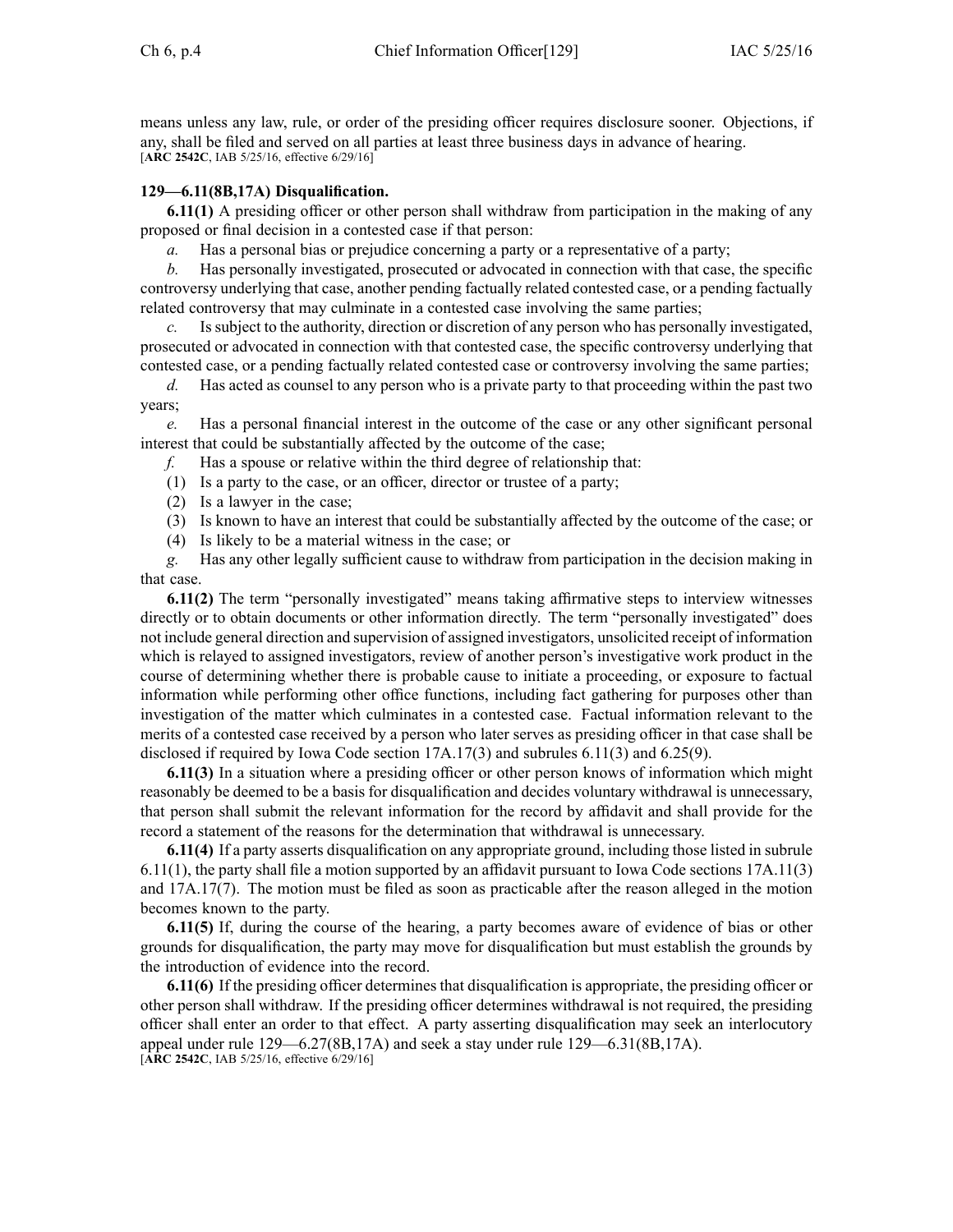# **129—6.12(8B,17A) Consolidation—severance.**

**6.12(1)** *Consolidation.* The presiding officer may, upon motion by any party or the presiding officer's own motion, consolidate any or all matters at issue in two or more contested case proceedings where:

- *a.* The matters at issue involve common parties or common questions of fact or law;
- *b.* Consolidation would expedite and simplify consideration of the issues involved; and
- *c.* Consolidation would not adversely affect the rights of any of the parties to those proceedings.

**6.12(2)** *Severance.* The presiding officer may, upon motion by any party or the presiding officer's own motion, for good cause shown, order any contested case proceedings or portions thereof severed. [**ARC 2542C**, IAB 5/25/16, effective 6/29/16]

# **129—6.13(8B,17A) Pleadings.**

**6.13(1)** *When required.* Pleadings may be required by rule, by the notice of hearing, or by order of the presiding officer.

**6.13(2)** *Petition.*

*a.* Any petition required in <sup>a</sup> contested case proceeding shall be filed within 20 days of delivery of the notice of hearing or subsequent order of the presiding officer, unless otherwise ordered.

- *b.* A petition shall state in separately numbered paragraphs the following:
- (1) The persons or entities on whose behalf the petition is filed;
- (2) The particular provisions of statutes and rules involved;
- (3) The relief demanded and the facts and law relied upon for such relief; and
- (4) The name, address and telephone number of the petitioner and the petitioner's attorney, if any. **6.13(3)** *Answer.*
- *a.* An answer shall be filed within 20 days of service of the petition unless otherwise ordered.
- *b.* A party may move to dismiss or apply for <sup>a</sup> more definite and detailed statement when appropriate.

*c.* An answer shall show on whose behalf it is filed and specifically admit, deny, or otherwise answer all material allegations of the pleading to which it responds.

*d.* An answer shall state any facts deemed to show an affirmative defense and contain as many additional defenses as the pleader may claim.

*e.* An answer shall state the name, address and telephone number of the person filing the answer, the person or entity on whose behalf it is filed, and the attorney representing that person, if any.

*f.* Any allegation in the petition not denied in the answer is considered admitted. The presiding officer may refuse to consider any defense not raised in the answer which could have been raised on the basis of facts known when the answer was filed if any party would be prejudiced.

**6.13(4)** *Amendment.* Any notice of hearing or petition may be amended before <sup>a</sup> responsive pleading has been filed. Amendments to pleadings after <sup>a</sup> responsive pleading has been filed and to an answer may be allowed with the consent of the other parties or in the discretion of the presiding officer. The presiding officer may impose terms as <sup>a</sup> condition of allowing such amendments or gran<sup>t</sup> <sup>a</sup> continuance. [**ARC 2542C**, IAB 5/25/16, effective 6/29/16]

## **129—6.14(8B,17A) Service and filing of pleadings and other papers.**

**6.14(1)** *When service required.* Except where otherwise provided by law, every pleading, motion, document, or other paper filed in <sup>a</sup> contested case proceeding and every paper relating to discovery in such <sup>a</sup> proceeding shall be served upon each of the parties of record to the proceeding, including the person designated as advocate or prosecutor for the state or the office, simultaneously with their filing. Except for the original notice of hearing and an application for rehearing as provided in Iowa Code section [17A.16\(2\)](https://www.legis.iowa.gov/docs/ico/section/17A.16.pdf), the party filing <sup>a</sup> document is responsible for service on all parties.

**6.14(2)** *Service—to whom and how made.* Service upon <sup>a</sup> party represented in the contested case proceeding by an attorney shall be made upon the attorney unless otherwise ordered. Service may be made in the following ways: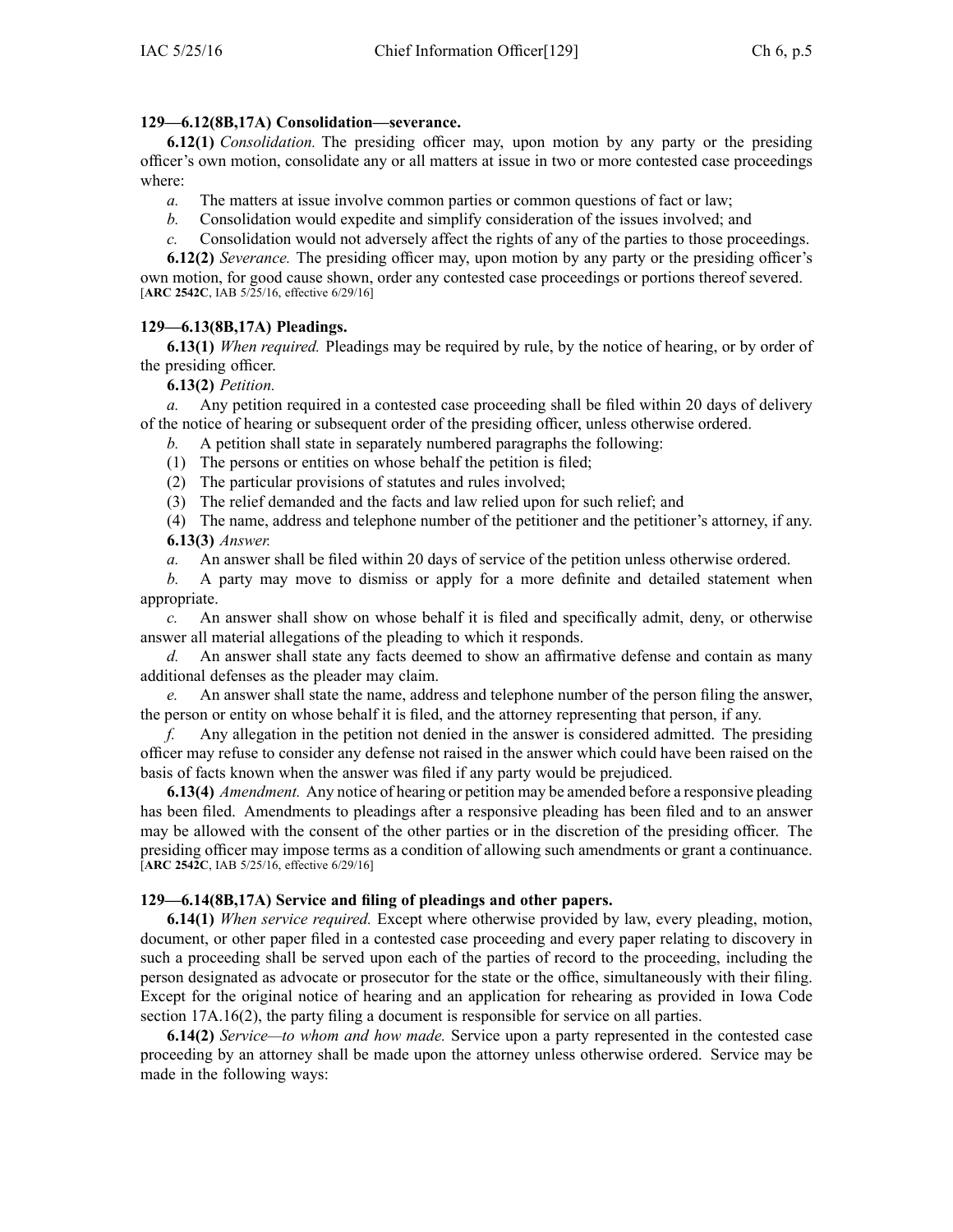Ch 6, p.6 Chief Information Officer[129] IAC 5/25/16

*a.* Service may be made by delivery or by mailing <sup>a</sup> copy to the person's last-known address. Service by mail is complete upon mailing, excep<sup>t</sup> where otherwise specifically provided by statute, rule, or order.

*b.* The presiding officer may by order or a party or a party's attorney may by consent permit service of particular documents by e-mail or similar electronic means unless precluded by <sup>a</sup> provision of law. In the absence of such an order or consent, electronic transmission shall not satisfy service requirements, but may be used to supplement service when rapid notice is desirable. Consent to electronic service by <sup>a</sup> party or <sup>a</sup> party's attorney shall be in writing, may be accomplished through electronic transmission to the office and other parties, and shall specify the e-mail address for such service. Service by electronic transmission is complete upon transmission unless the office or party making service learns the attempted service did not reach the party to be served.

**6.14(3)** *Filing—when required.*

*a.* After <sup>a</sup> matter has been assigned to the division, and until <sup>a</sup> proposed decision is issued, all pleadings, motions, documents or other papers in <sup>a</sup> contested case proceeding shall be filed with the division, rather than the office. All pleadings, motions, documents or other papers filed after the notice is issued that are required to be served upon <sup>a</sup> party shall be filed simultaneously with the division.

*b.* After the notice of hearing, when <sup>a</sup> matter has not been assigned to the division for hearing, all pleadings, motions, documents or other papers in <sup>a</sup> contested case proceeding shall be filed with the Office of the Chief Information Officer, Hoover State Office Building, Level B, 1305 East Walnut Street, Des Moines, Iowa 50319. All pleadings, motions, documents or other papers that are required to be served upon <sup>a</sup> party shall be filed simultaneously with the office.

**6.14(4)** *Filing—how and when made.*

*a.* Except where otherwise provided by law, <sup>a</sup> document is deemed filed at the time it is:

(1) Delivered to the division pursuan<sup>t</sup> to paragraph 6.14(3)*"a"* or to the office pursuan<sup>t</sup> to paragraph 6.14(3)*"b,"* and date-stamped received;

(2) Delivered to an established courier service for immediate delivery to the proper entity;

(3) Mailed by first-class mail or by state interoffice mail to the proper entity, so long as there is adequate proof of mailing; or

(4) Transmitted by electronic mail (e-mail) or by other electronic means to the proper entity as provided in paragraph 6.14(4)*"b."*

*b.* All documents filed with the division or the office pursuan<sup>t</sup> to these rules, excep<sup>t</sup> <sup>a</sup> person's reques<sup>t</sup> or demand for <sup>a</sup> contested case proceeding (see Iowa Code section [17A.12\(9\)](https://www.legis.iowa.gov/docs/ico/section/17A.12.pdf)), may be filed by e-mail or other electronic means as approved by the division or the office, whichever is appropriate. A document filed by e-mail or other approved electronic means is presumed to be an accurate reproduction of the original. If <sup>a</sup> document filed by e-mail or other approved electronic means is illegible, <sup>a</sup> legible copy may be substituted and the date of filing shall be the date the illegible copy was received. The date of filing by e-mail or other approved electronic means shall be the date the document is received by the division or the office. Neither the division nor the office will provide <sup>a</sup> mailed file-stamped copy of documents filed by e-mail or other approved electronic means.

**6.14(5)** *Proof of mailing.* Proof of mailing includes:

- *a.* A legible United States Postal Service postmark on the envelope;
- *b.* A certificate of service;
- *c.* A notarized affidavit; or
- *d.* A certification in substantially the following form(s):

(1) After <sup>a</sup> matter has been assigned to the division for hearing, the certification shall take the following form: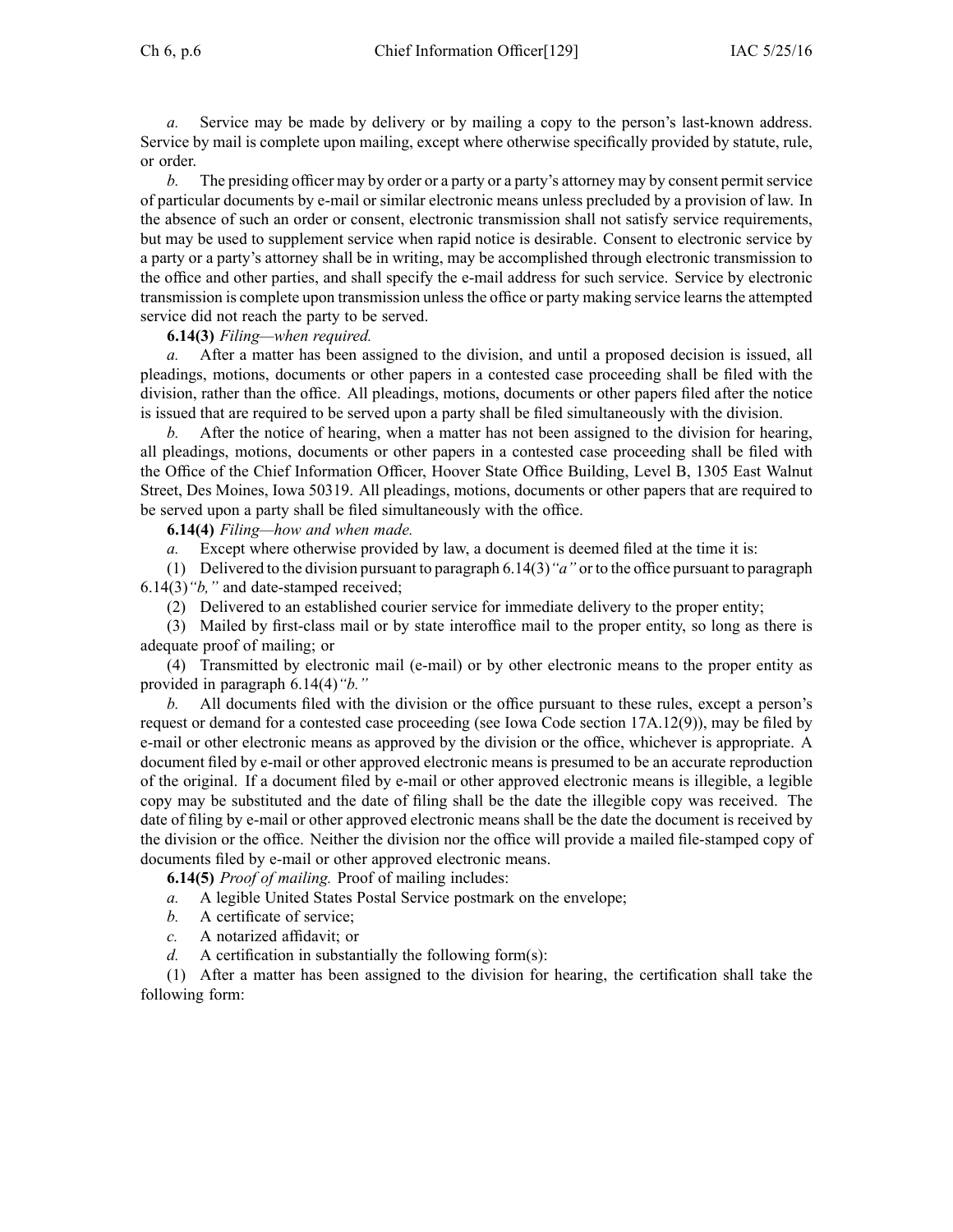I certify under penalty of perjury and pursuan<sup>t</sup> to the laws of Iowa that, on (date of mailing), I mailed copies of (describe document) addressed to the Department of Inspections and Appeals, Administrative Hearings Division, Wallace State Office Building, Third Floor, 502 East Ninth Street, Des Moines, Iowa 50319, and to the names and addresses of the parties listed below by depositing the same in (a United States pos<sup>t</sup> office mailbox with correct postage properly affixed or state interoffice mail).

(SIGNATURE) (DATE)

(2) When <sup>a</sup> matter has not been assigned to the division for hearing, the certification shall take the following form:

I certify under penalty of perjury and pursuan<sup>t</sup> to the laws of Iowa that, on (date of mailing), I mailed copies of (describe document) addressed to the Office of the Chief Information Officer, Hoover State Office Building, Level B, 1305 East Walnut Street, Des Moines, Iowa 50319, and to the names and addresses of the parties listed below by depositing the same in (a United States pos<sup>t</sup> office mailbox with correct postage properly affixed or state interoffice mail).

(SIGNATURE) (DATE)

[**ARC 2542C**, IAB 5/25/16, effective 6/29/16]

#### **129—6.15(8B,17A) Discovery.**

**6.15(1)** Pursuant to Iowa Code section [17A.13](https://www.legis.iowa.gov/docs/ico/section/17A.13.pdf), discovery procedures applicable in civil actions are applicable in contested cases.

**6.15(2)** The scope of discovery described in Iowa Rule of Civil Procedure [1.503](https://www.legis.iowa.gov/docs/ACO/CourtRulesChapter/1.pdf) shall apply to contested case proceedings.

**6.15(3)** The following discovery procedures available in the Iowa Rules of Civil Procedure are available to the parties in <sup>a</sup> contested case proceeding: depositions upon oral examination or written questions; written interrogatories; production of documents, electronically stored information, and things; and requests for admission. The time frames for discovery in the corresponding Iowa Rule of Civil Procedure govern those specific procedures, unless lengthened or shortened by the presiding officer.

*a.* Iowa Rules of Civil Procedure [1.701](https://www.legis.iowa.gov/docs/ACO/CourtRulesChapter/1.pdf) through [1.717](https://www.legis.iowa.gov/docs/ACO/CourtRulesChapter/1.pdf) regarding depositions shall apply to any depositions taken in <sup>a</sup> contested case proceeding. Any party taking <sup>a</sup> deposition in <sup>a</sup> contested case shall be responsible for any deposition costs, unless otherwise specified or allocated in an order. Deposition costs include, but are not limited to, reimbursement for mileage of the deponent, costs of <sup>a</sup> certified shorthand reporter, and exper<sup>t</sup> witness fees, as applicable.

*b.* Iowa Rule of Civil Procedure [1.509](https://www.legis.iowa.gov/docs/ACO/CourtRulesChapter/1.pdf) shall apply to any interrogatories propounded in <sup>a</sup> contested case proceeding.

*c.* Iowa Rule of Civil Procedure [1.512](https://www.legis.iowa.gov/docs/ACO/CourtRulesChapter/1.pdf) shall apply to any requests for production of documents, electronically stored information, and things in <sup>a</sup> contested case proceeding.

*d.* Iowa Rule of Civil Procedure [1.510](https://www.legis.iowa.gov/docs/ACO/CourtRulesChapter/1.pdf) shall apply to any requests for admission in <sup>a</sup> contested case proceeding. Iowa Rule of Civil Procedure [1.511](https://www.legis.iowa.gov/docs/ACO/CourtRulesChapter/1.pdf) regarding the effect of an admission shall apply in contested case proceedings.

**6.15(4)** The mandatory disclosure and discovery conference requirements in Iowa Rules of Civil Procedure [1.500](https://www.legis.iowa.gov/docs/ACO/CourtRulesChapter/1.pdf) and [1.507](https://www.legis.iowa.gov/docs/ACO/CourtRulesChapter/1.pdf) do not apply to contested case proceedings. However, upon application by <sup>a</sup> party, the presiding officer may order the parties to comply with these procedures unless doing so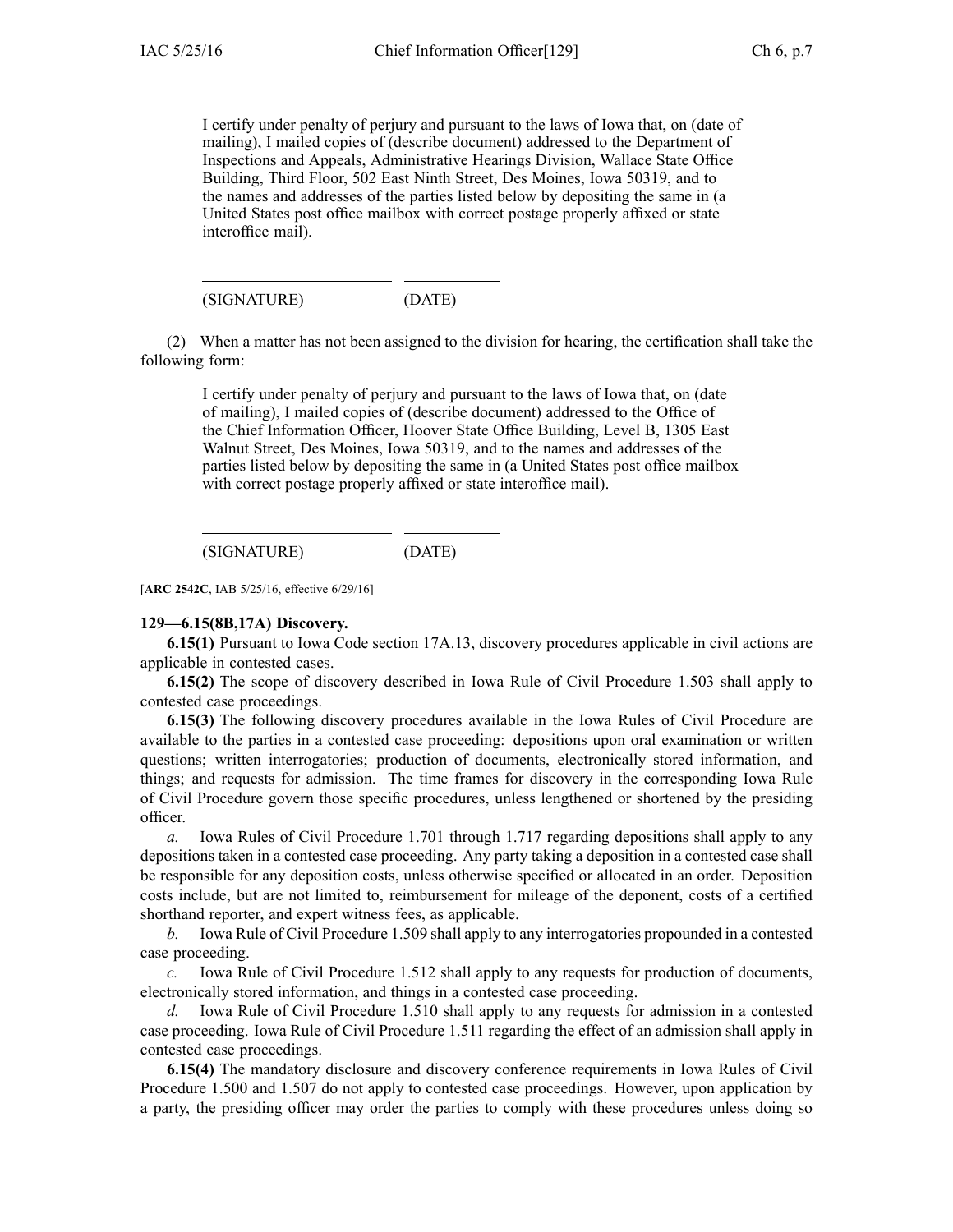would unreasonably complicate the proceedings or impose an undue hardship. As <sup>a</sup> practical matter the purpose of the disclosure requirements and discovery conference is served by the office's obligation to supply the information described in Iowa Code section [17A.13\(2\)](https://www.legis.iowa.gov/docs/ico/section/17A.13.pdf) upon reques<sup>t</sup> while <sup>a</sup> contested case is pending and the mutual exchange of information required in <sup>a</sup> prehearing conference under rule 129—6.16(8B,17A).

**6.15(5)** Iowa Rule of Civil Procedure [1.508](https://www.legis.iowa.gov/docs/ACO/CourtRulesChapter/1.pdf) shall apply to discovery of any experts identified by <sup>a</sup> party to <sup>a</sup> contested case proceeding.

**6.15(6)** Discovery shall be served on all parties to the contested case proceeding, but shall not be filed with the division or office.

**6.15(7)** A party may file <sup>a</sup> motion to compel or other motion related to discovery in accordance with this subrule. Any motion filed with the division or office, whichever is applicable, relating to discovery shall allege that the moving party previously made <sup>a</sup> good-faith attempt to resolve the discovery issues involved with the opposing party. Motions in regard to discovery shall be ruled upon by the presiding officer. Opposing parties shall be afforded the opportunity to respond within ten days of the filing of the motion unless the time is lengthened or shortened by the presiding officer. The presiding officer may rule on the basis of the written motion and any response or may order argumen<sup>t</sup> on the motion.

**6.15(8)** Evidence obtained in discovery may be used in the contested case proceeding if that evidence would otherwise be admissible in that proceeding. [**ARC 2542C**, IAB 5/25/16, effective 6/29/16]

# **129—6.16(8B,17A) Subpoenas.**

**6.16(1)** Subpoenas issued in <sup>a</sup> contested case may compel the attendance of witnesses at deposition or hearing and may compel the production of books, papers, records, and other real evidence. A command to produce evidence or to permit inspection may be joined with <sup>a</sup> command to appear at deposition or hearing, or each command may be issued separately. Upon written reques<sup>t</sup> that complies with this rule, subpoenas shall be issued either by the division when <sup>a</sup> matter has been assigned to the division for hearing or by the office when <sup>a</sup> matter has not been assigned to the division for hearing. The reques<sup>t</sup> may be made in person or by mail or electronic mail. A reques<sup>t</sup> for <sup>a</sup> subpoena must be received by the division or the office, whichever is applicable, at least seven calendar days before the scheduled hearing, or the subpoena will not be issued.

**6.16(2)** A reques<sup>t</sup> for <sup>a</sup> subpoena shall include the following information, as applicable:

*a.* The name, address, e-mail address, and telephone number of the person requesting the subpoena;

*b.* The name and address of the person to whom the subpoena shall be directed;

*c.* The date and time and location at which the person shall be commanded to attend and give testimony;

*d.* Whether the testimony is requested in connection with <sup>a</sup> deposition or hearing;

*e.* A description of the books, papers, records or other real evidence requested; and

*f.* The date, time and location for production, or inspection and copying.

**6.16(3)** Each subpoena shall contain, as applicable:

*a.* The caption of the case;

*b.* The name, address and telephone number of the person who requested the subpoena;

- *c.* The name and address of the person to whom the subpoena is directed;
- *d.* The date and time and location at which the person is commanded to appear;
- *e.* Whether the testimony is commanded in connection with <sup>a</sup> deposition or hearing;

*f.* A description of the books, papers, records or other real evidence the person is commanded to produce;

- *g.* The date, time and location for production, or inspection and copying;
- *h.* The time within which a motion to quash or modify the subpoena must be filed;
- *i.* The signature, address and telephone number of the presiding officer or designee;
- *j.* The date of issuance;
- *k.* A return of service.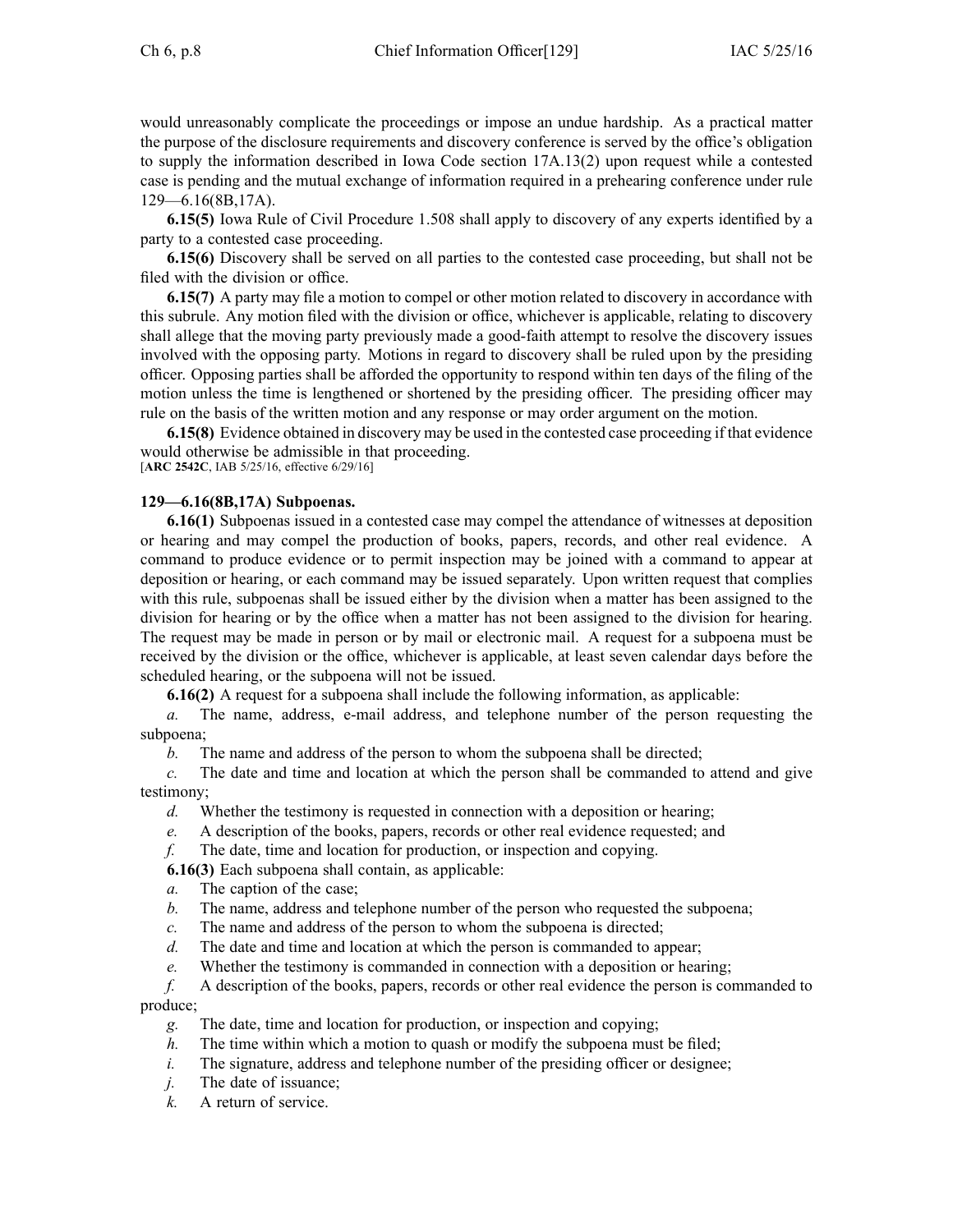**6.16(4)** The presiding officer or designee shall mail copies of all subpoenas to the parties to the contested case. The person who requested the subpoena is responsible for serving the subpoena upon the subject of the subpoena. The person who requested the subpoena is responsible for the costs associated with such service, and for the paymen<sup>t</sup> of any witness fees and mileage expenses in connection with execution of the subpoena. If <sup>a</sup> subpoena is requested to compel testimony or documents for rebuttal or impeachment at hearing, the person requesting the subpoena shall so state in the reques<sup>t</sup> and may ask that copies of the subpoena not be mailed to the parties in the contested case.

**6.16(5)** Any person who is aggrieved or adversely affected by compliance with the subpoena, or any party to the contested case who desires to challenge the subpoena, must within 14 days after service of the subpoena, or before the time specified for compliance if such time is less than 14 days, file with the division or office, whichever is applicable, <sup>a</sup> motion to quash or modify the subpoena. The motion shall describe the legal reasons why the subpoena should be quashed or modified, and may be accompanied by legal briefs or factual affidavits. However, if <sup>a</sup> subpoena solely requests the production of books, papers, records, or other real evidence and does not also seek to compel testimony, the person who is aggrieved or adversely affected by compliance with the subpoena may alternatively serve written objection on the requesting party before the earlier of the date specified for compliance or 14 days after the subpoena is served. The serving party may then move the presiding officer to issue an order compelling production.

**6.16(6)** Upon receipt of <sup>a</sup> timely motion to quash or modify <sup>a</sup> subpoena or motion to compel production, the presiding officer may issue <sup>a</sup> decision. The presiding officer may quash or modify the subpoena, deny or gran<sup>t</sup> the motion, or issue an appropriate protective order. Prior to ruling on the motion, the presiding officer may schedule oral argumen<sup>t</sup> or hearing by telephone or in person.

**6.16(7)** A person who is aggrieved by <sup>a</sup> ruling of <sup>a</sup> presiding officer and desires to challenge the ruling must appeal the ruling to the office in accordance with the procedure applicable to intra-agency appeals of proposed decisions set forth in rules 129—6.27(8B,17A) and 129—6.29(8B,17A), provided that all of the time frames are reduced by one-half.

**6.16(8)** If the person contesting the subpoena is not <sup>a</sup> party to the contested case proceeding, the presiding officer's decision is final for purposes of judicial review. If the person contesting the subpoena is <sup>a</sup> party to the contested case proceeding, the presiding officer's decision is not final for purposes of judicial review until there is <sup>a</sup> final decision in the contested case. [**ARC 2542C**, IAB 5/25/16, effective 6/29/16]

#### **129—6.17(8B,17A) Motions.**

**6.17(1)** No technical form for motions is required. However, prehearing motions must be in writing, state the grounds for relief, and state the relief sought.

**6.17(2)** Any party may file <sup>a</sup> written response to <sup>a</sup> motion within 15 days after the motion is served, unlessthe time period is extended orshortened by rules of the office or the presiding officer. The presiding officer may consider <sup>a</sup> failure to respond within the required time period in ruling on <sup>a</sup> motion.

**6.17(3)** The presiding officer may schedule oral argumen<sup>t</sup> on any motion upon reques<sup>t</sup> by any party or the presiding officer's own motion.

**6.17(4)** Motions pertaining to the hearing, excep<sup>t</sup> motions for summary judgment, must be filed and served at least ten days prior to the date of hearing unless there is good cause for permitting later action or the time for such action is lengthened or shortened by rule of the office or an order of the presiding officer.

**6.17(5)** Motions for summary judgment shall comply with the requirements of Iowa Rule of Civil Procedure 1.981 and shall be subject to disposition according to the requirements of that rule to the extent such requirements are not inconsistent with the provisions of this rule or any other provision of law governing the procedure in contested cases.

Motions for summary judgment must be filed and served at least 20 days prior to the scheduled hearing date, or other time period determined by the presiding officer. Any party resisting the motion shall file and serve <sup>a</sup> resistance within 15 days, unless otherwise ordered by the presiding officer, from the date <sup>a</sup> copy of the motion was served. The time fixed for hearing or nonoral submission shall be not less than 15 days after the filing of the motion, unless <sup>a</sup> shorter time is ordered by the presiding officer.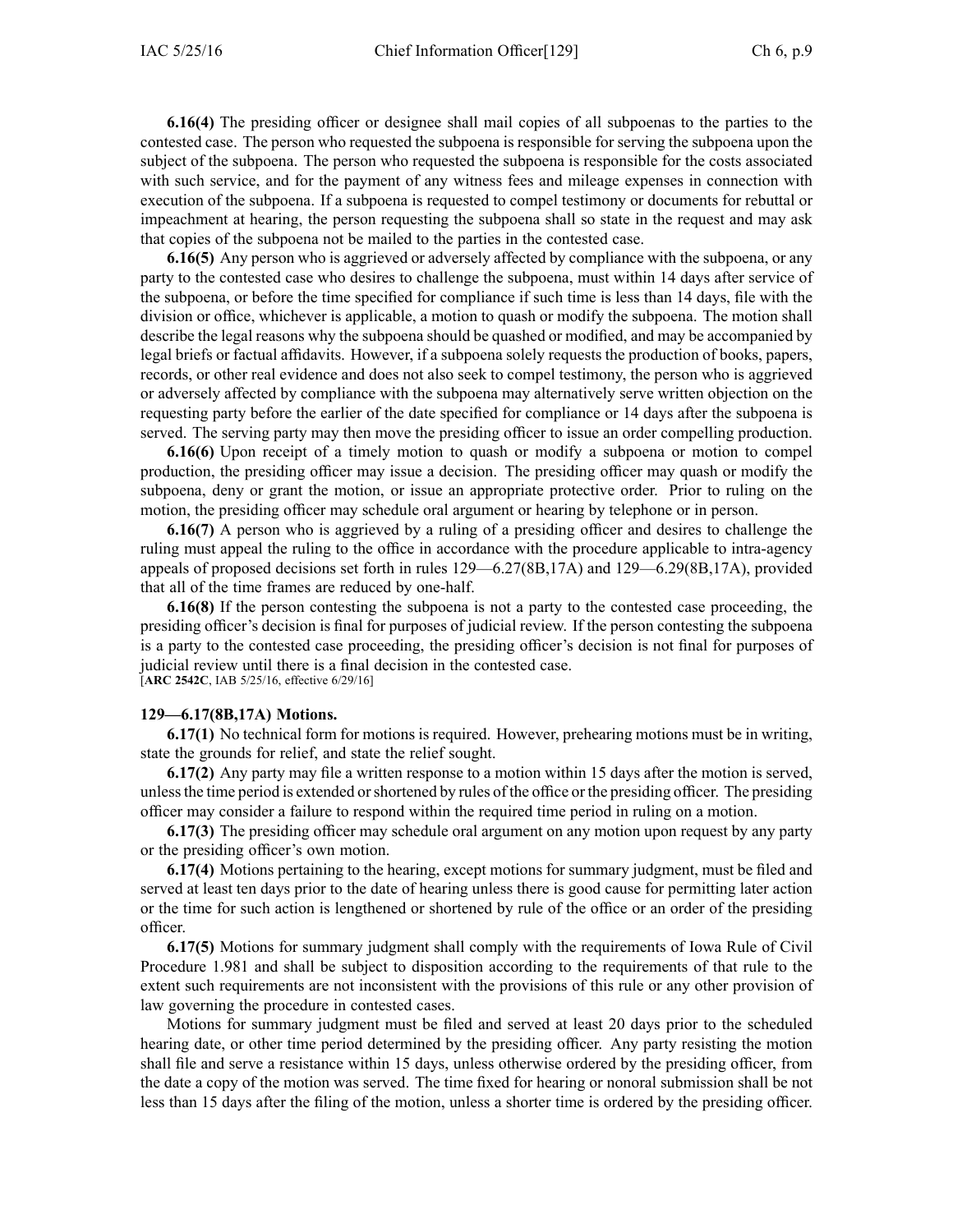A summary judgment order rendered on all issues in <sup>a</sup> contested case is subject to rehearing pursuan<sup>t</sup> to rule 129—6.30(8B,17A) and appeal pursuan<sup>t</sup> to rule 129—6.29(8B,17A). [**ARC 2542C**, IAB 5/25/16, effective 6/29/16]

# **129—6.18(8B,17A) Prehearing conference.**

**6.18(1)** Any party may reques<sup>t</sup> <sup>a</sup> prehearing conference. Additionally, the presiding officer may order <sup>a</sup> prehearing conference on the presiding officer's own motion. A written reques<sup>t</sup> for prehearing conference or an order for prehearing conference on the presiding officer's own motion shall be filed not less than ten days prior to the hearing date. A prehearing conference shall be scheduled not less than three business days prior to the hearing date. The presiding officer shall give written notice of the prehearing conference to all parties. For good cause, the presiding officer may permit variances from this rule.

**6.18(2)** Each party shall disclose at or prior to the prehearing conference:

*a.* A final list of the witnesses who the party anticipates will testify at hearing. Witnesses not listed may be excluded from testifying unless there was good cause for the failure to include their names; and

*b.* A final list of exhibits which the party anticipates will be introduced at hearing. Exhibits other than rebuttal exhibits that are not listed may be excluded from admission into evidence unless there was good cause for the failure to include them.

Witness or exhibit lists may be amended subsequent to the prehearing conference within the time limits established by the presiding officer at the prehearing conference. Any such amendments must be served on all parties.

**6.18(3)** In addition to the requirements of subrule 6.18(2), the parties at <sup>a</sup> prehearing conference may:

*a.* Enter into stipulations of law or fact;

- *b.* Enter into stipulations concerning the admissibility of exhibits;
- *c.* Identify matters which the parties intend to reques<sup>t</sup> be officially noticed;

*d.* Unless precluded by statute, enter into stipulations for waiver of the provisions of Iowa Code chapter [17A](https://www.legis.iowa.gov/docs/ico/chapter/17A.pdf), as permitted by Iowa Code section [17A.10\(2\)](https://www.legis.iowa.gov/docs/ico/section/17A.10.pdf), or waiver of office rules; and

*e.* Consider any additional matters which will expedite the hearing.

**6.18(4)** Prehearing conferences shall be conducted by telephone or other electronic means unless otherwise ordered.

**6.18(5)** The parties shall exchange and receive witness and exhibit lists in advance of <sup>a</sup> prehearing conference.

**6.18(6)** The parties shall exchange copies of all exhibits marked for introduction at hearing in the manner provided in subrule 6.23(4) no later than three business days in advance of hearing, unless otherwise ordered by the presiding officer at the prehearing conference. [**ARC 2542C**, IAB 5/25/16, effective 6/29/16]

**129—6.19(8B,17A) Continuances.** Unless otherwise provided, applications for continuances shall be made to the presiding officer.

**6.19(1)** A written application for <sup>a</sup> continuance shall:

*a.* Be made at the earliest possible time and no less than seven days before the hearing excep<sup>t</sup> in case of unanticipated emergencies;

- *b.* State the specific reasons for the request; and
- *c.* Be signed by the requesting party or the requesting party's representative.

An oral application for a continuance may be made if the presiding officer waives the requirement for <sup>a</sup> written motion. However, <sup>a</sup> party making such an oral application for <sup>a</sup> continuance must confirm that reques<sup>t</sup> by written application within five days after the oral reques<sup>t</sup> unless that requirement is waived by the presiding officer. No application for continuance shall be made or granted without notice to all parties except in an emergency where notice is not feasible. The office may waive notice of such requests for <sup>a</sup> particular case or an entire class of cases.

**6.19(2)** In determining whether to gran<sup>t</sup> <sup>a</sup> continuance, the presiding officer may consider:

*a.* Any prior continuances;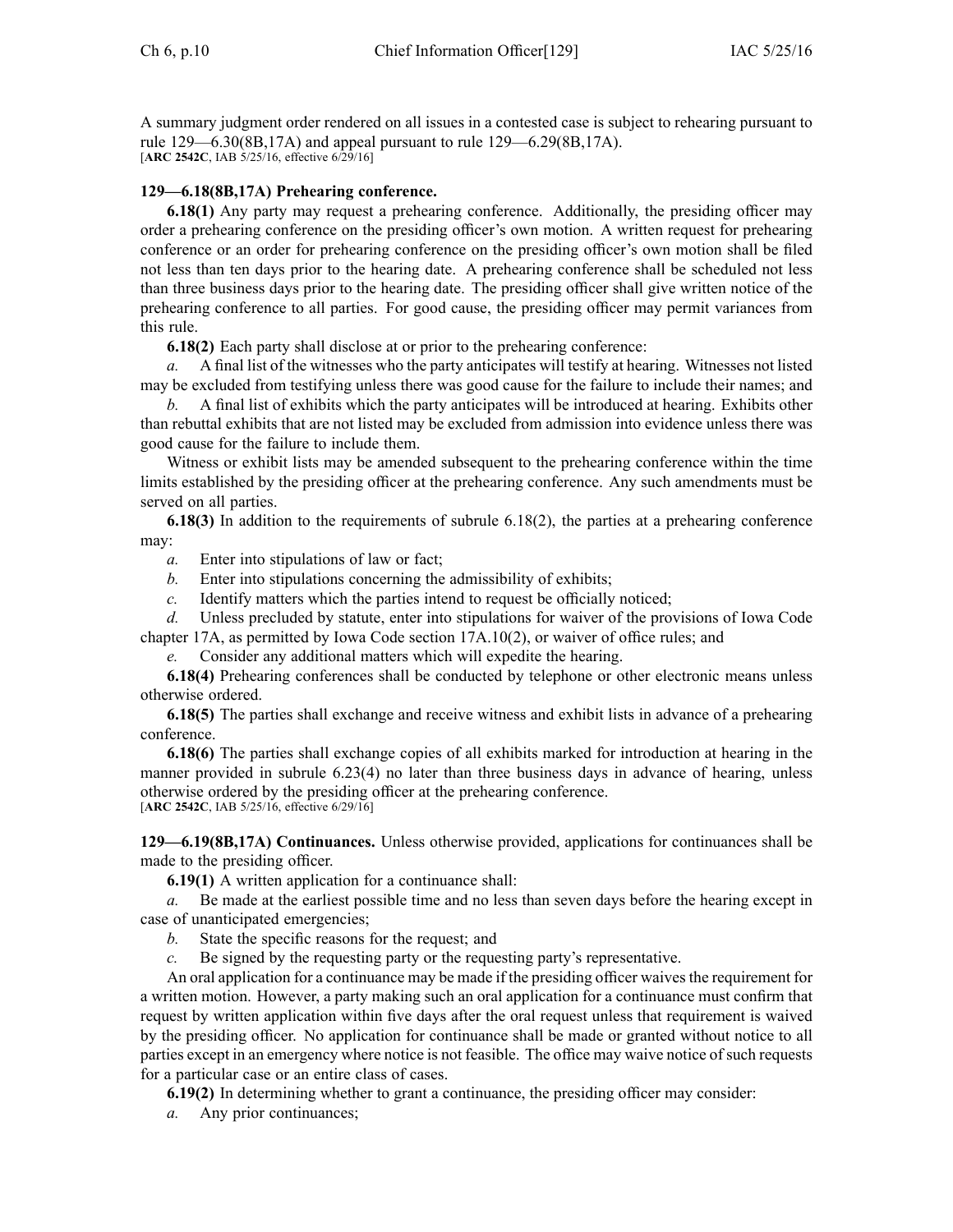- *b.* The interests of all parties;
- *c.* The likelihood of informal settlement;
- *d.* The existence of an emergency;
- *e.* Any objection to the continuance;
- *f.* Any applicable time requirements;
- *g.* The existence of <sup>a</sup> conflict in the schedules of counsel, parties, or witnesses;
- *h.* The timeliness of the request;
- *i.* Any applicable state or federal statutes or regulations; and
- *j.* Other relevant factors.

The presiding officer may require documentation of any grounds for continuance.

**6.19(2)** The presiding officer may enter an order granting or denying an uncontested or contested application for <sup>a</sup> continuance.

[**ARC 2542C**, IAB 5/25/16, effective 6/29/16]

**129—6.20(8B,17A) Withdrawals.** A party requesting <sup>a</sup> contested case proceeding may withdraw that reques<sup>t</sup> prior to the hearing only in accordance with office rules. Requests for withdrawal may be oral or written. If the reques<sup>t</sup> is oral, the presiding officer may require the party to submit <sup>a</sup> written reques<sup>t</sup> after the oral request. Unless otherwise provided, <sup>a</sup> withdrawal shall be with prejudice. [**ARC 2542C**, IAB 5/25/16, effective 6/29/16]

# **129—6.21(8B,17A) Intervention.**

**6.21(1)** *Motion.* A motion for leave to intervene in <sup>a</sup> contested case proceeding shall state the grounds for the proposed intervention, the position and interest of the proposed intervenor, and the possible impact of intervention on the proceeding. A proposed answer or petition in intervention shall be attached to the motion. Any party may file <sup>a</sup> response within 14 days of service of the motion to intervene unless the time period is extended or shortened by the presiding officer.

**6.21(2)** *When filed.* Motion for leave to intervene shall be filed as early in the proceeding as possible to avoid adverse impact on existing parties or the conduct of the proceeding. Unless otherwise ordered, <sup>a</sup> motion for leave to intervene shall be filed before the prehearing conference, if any, or at least 20 days before the date scheduled for hearing, whichever is earlier. Any later motion must contain <sup>a</sup> statement of good cause for the failure to file in <sup>a</sup> timely manner. Unless inequitable or unjust, an intervenor shall be bound by any agreement, arrangement, or other matter previously raised in the case. Requests by untimely intervenors for continuances which would delay the proceeding will be denied.

**6.21(3)** *Grounds for intervention.* In order to be entitled to intervene, the movant must demonstrate that:

*a.* Intervention would not unduly prolong the proceedings or otherwise prejudice the rights of existing parties;

- *b.* The movant will be aggrieved or adversely affected by <sup>a</sup> final order in the proceeding; and
- *c.* The interests of the movant are not adequately represented by existing parties.

**6.21(4)** *Effect of intervention.* If appropriate, the presiding officer may order consolidation of the petitions and briefs of different parties whose interests are aligned with each other and limit the number of representatives allowed to participate in the proceedings. A person granted leave to intervene is <sup>a</sup> party to the proceeding. The order granting intervention may restrict the issues that may be raised by the intervenor or otherwise condition the intervenor's participation in the proceeding. [**ARC 2542C**, IAB 5/25/16, effective 6/29/16]

# **129—6.22(8B,17A) Hearing procedures.**

**6.22(1)** *Role of presiding officer.* The presiding officer shall preside at and be in control of the proceedings and shall have the authority to:

- *a.* Issue such orders and rulings as will ensure the orderly conduct of the proceedings;
- *b.* Rule on motions and objections;
- *c.* Administer oaths to witnesses;
- *d.* Admit or exclude testimony or other evidence;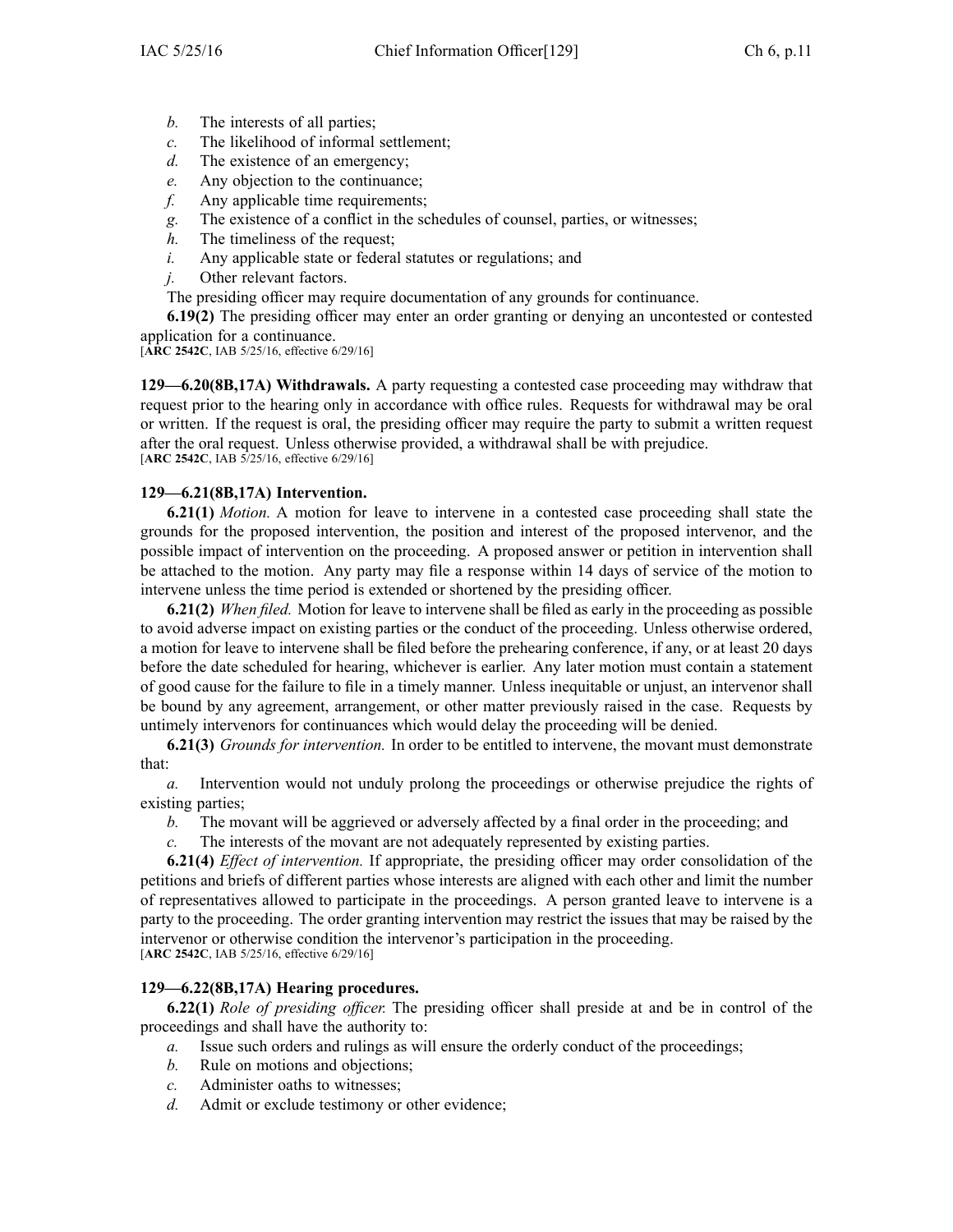*e.* Require that the parties submit briefs; and

*f.* Issue <sup>a</sup> proposed decision.

**6.22(2)** *Public hearing.* The hearing shall be open to the public. At the reques<sup>t</sup> of <sup>a</sup> party or on the presiding officer's own motion, the presiding officer may issue <sup>a</sup> protective order to protect all or <sup>a</sup> par<sup>t</sup> of <sup>a</sup> record or information which is privileged or confidential by law.

**6.22(3)** *Decorum.* The presiding officer shall maintain the decorum of the hearing and may refuse to admit or may expel anyone whose conduct is disruptive or disorderly.

**6.22(4)** *Record of proceedings.* Oral proceedings shall be recorded either by mechanical or electronic means or by certified shorthand reporters. Oral proceedings or any par<sup>t</sup> thereof shall be transcribed at the reques<sup>t</sup> of any party, with the expense of the transcription charged to the requesting party. The recording or stenographic notes of oral proceedings or the transcription shall be filed with and maintained by the office for at least five years from the date of decision.

**6.22(5)** *Right to participation.* Subject to terms and conditions prescribed by the presiding officer, parties in <sup>a</sup> contested case proceeding have the right to introduce evidence on issues of material fact, cross-examine witnesses who testify at the hearing as necessary for <sup>a</sup> full and true disclosure of the facts, presen<sup>t</sup> evidence in rebuttal, and submit briefs and engage in oral argument.

**6.22(6)** *Examination of witnesses.* All witnesses shall be sworn or affirmed by the presiding officer or the court reporter and be subject to examination and cross-examination. The presiding officer may limit questioning consistent with Iowa Code section [17A.14](https://www.legis.iowa.gov/docs/ico/section/17A.14.pdf) and other applicable law.

**6.22(7)** *Sequestering witnesses.* The presiding officer, on the officer's own motion or upon the reques<sup>t</sup> of <sup>a</sup> party, may sequester witnesses during the hearing.

**6.22(8)** *Witness fees.* The parties in <sup>a</sup> contested case shall be responsible for any witness fees and expenses incurred by witnesses appearing at the contested case hearing, unless otherwise specified or allocated in an order. The costs for lay witnesses shall be determined in accordance with Iowa Code section [622.69](https://www.legis.iowa.gov/docs/ico/section/622.69.pdf). The costs for exper<sup>t</sup> witnesses shall be determined in accordance with Iowa Code section [622.72](https://www.legis.iowa.gov/docs/ico/section/622.72.pdf). Witnesses are entitled to reimbursement for mileage and may be entitled to reimbursement for meals and lodging, as incurred.

**6.22(9)** *Depositions.* Depositions may be used at hearing to the extent permitted by Iowa Rule of Civil Procedure [1.704](https://www.legis.iowa.gov/docs/ACO/CourtRulesChapter/1.pdf).

**6.22(10)** *Objections.* All objections to procedures, admissions of evidence, or any other matter shall be timely made and stated on the record.

**6.22(11)** *Witnessright to legalrepresentation.* Witnesses are entitled to be represented by an attorney at their own expense. An attorney to <sup>a</sup> witness may assert legal privileges personal to the client, but may not make other objections. The attorney may only ask questions of the client to preven<sup>t</sup> <sup>a</sup> misstatement from entering the record.

**6.22(12)** *Order of proceedings.* The presiding officer shall generally conduct hearings in the following order:

*a.* The presiding officer shall give an opening statement, which shall be on the record, in which the presiding officer briefly identifies himself or herself, identifies the primary parties and their representatives, notes the fact that all testimony is being recorded, and describes the nature of the proceedings;

*b.* The parties shall be given an opportunity to presen<sup>t</sup> opening statements;

*c.* The parties shall presen<sup>t</sup> their cases in the sequence determined by the presiding officer;

*d.* When all parties and witnesses have been heard, the parties may be given the opportunity to presen<sup>t</sup> final arguments.

[**ARC 2542C**, IAB 5/25/16, effective 6/29/16]

#### **129—6.23(8B,17A) Evidence.**

**6.23(1)** The presiding officer shall rule on admissibility of evidence in accordance with Iowa Code section [17A.14](https://www.legis.iowa.gov/docs/ico/section/17A.14.pdf) and may, where appropriate, take official notice of facts in accordance with Iowa [Code](https://www.legis.iowa.gov/docs/ico/section/17A.14.pdf) section [17A.14\(4\)](https://www.legis.iowa.gov/docs/ico/section/17A.14.pdf).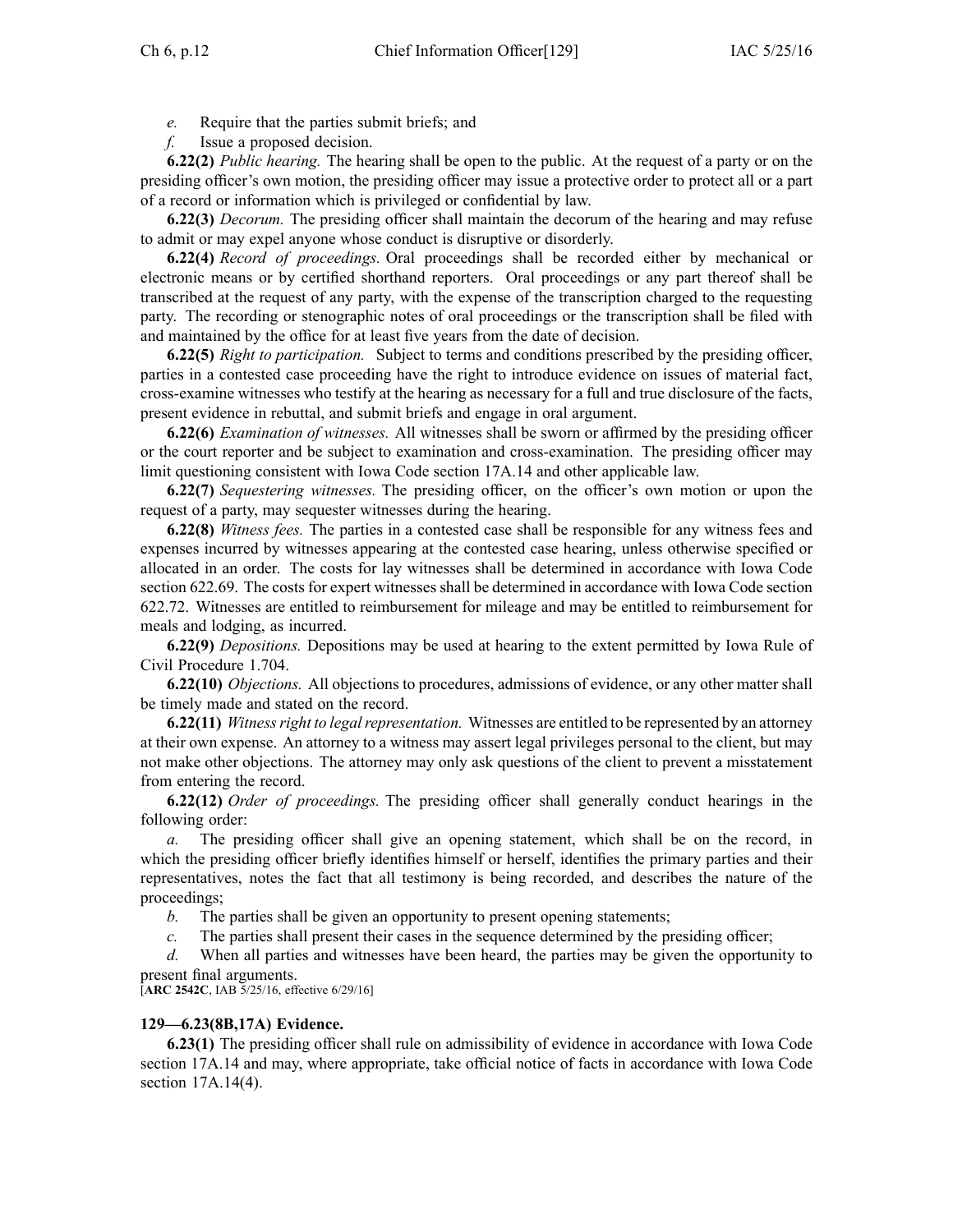**6.23(2)** Stipulation of facts is encouraged. The presiding officer may make <sup>a</sup> decision based on stipulated facts.

**6.23(3)** Evidence in the proceeding shall be confined to the issues as to which the parties received notice prior to the hearing unless the parties waive their right to such notice or the presiding officer determines good cause justifies expansion of the issues. If the presiding officer decidesto admit evidence on issues outside the scope of the notice over the objection of <sup>a</sup> party that did not have actual notice of those issues, that party, upon timely request, shall receive <sup>a</sup> continuance sufficient to amend its pleadings and to prepare on the additional issue.

**6.23(4)** The party seeking admission of an exhibit must provide opposing parties with an opportunity to examine the exhibit prior to the ruling on its admissibility. Copies of documents shall be provided to opposing parties. All exhibits admitted into evidence shall be appropriately marked and be made par<sup>t</sup> of the record. The way in which the parties shall mark exhibits shall be determined at the prehearing conference, if any. If there is no prehearing conference, the way in which the parties shall mark exhibits shall be determined by mutual agreemen<sup>t</sup> between the parties prior to hearing.

**6.23(5)** Any party may object to specific evidence or may reques<sup>t</sup> limits on the scope of any examination or cross-examination. Such objection shall be timely, and the objecting party shall briefly state the grounds for the objection. The objection, the ruling on the objection, and the reasons for the ruling shall be noted in the record. The presiding officer may rule on the objection at the time it is made or may reserve <sup>a</sup> ruling until the written decision.

**6.23(6)** Whenever evidence is ruled inadmissible, the party offering that evidence may submit an offer of proof on the record. The party making the offer of proof for excluded oral testimony shall briefly summarize the testimony or, with permission of the presiding officer, presen<sup>t</sup> the testimony. If the excluded evidence consists of <sup>a</sup> document or exhibit, it shall be marked as par<sup>t</sup> of an offer of proof and inserted in the record.

**6.23(7)** Irrelevant, immaterial and unduly repetitious evidence should be excluded. A finding will be based upon the kind of evidence upon which reasonably prudent persons are accustomed to rely for the conduct of their serious affairs and may be based on hearsay or other types of evidence which may or would be inadmissible in <sup>a</sup> jury trial.

[**ARC 2542C**, IAB 5/25/16, effective 6/29/16]

#### **129—6.24(8B,17A) Default.**

**6.24(1)** If <sup>a</sup> party fails to appear or participate in <sup>a</sup> contested case proceeding after proper service of notice, the presiding officer may, if no adjournment is granted, enter <sup>a</sup> default decision or proceed with the hearing and render <sup>a</sup> decision in the absence of the party.

**6.24(2)** Where appropriate and not contrary to law, any party may move for default against <sup>a</sup> party who has requested the contested case proceeding and has failed to file <sup>a</sup> required pleading or has failed to appear after proper service.

**6.24(3)** Default decisions or decisions rendered on the merits after <sup>a</sup> party has failed to appear or participate in <sup>a</sup> contested case proceeding become the final action of the office unless, within 15 days after the date of notification or mailing of the decision, <sup>a</sup> motion to vacate is filed and served on all parties or an appeal of a decision on the merits is timely initiated within the time provided by rule 129—6.29(8B,17A). A motion to vacate must state all facts relied upon by the moving party that establish good cause existed for that party's failure to appear or participate at the contested case proceeding. Each fact so stated must be substantiated by at least one sworn affidavit of <sup>a</sup> person with personal knowledge of each such fact, which affidavit(s) must be attached to the motion.

**6.24(4)** The time for further appeal of <sup>a</sup> decision for which <sup>a</sup> timely motion to vacate has been filed is stayed pending <sup>a</sup> decision on the motion to vacate.

**6.24(5)** Properly substantiated and timely filed motions to vacate shall be granted only for good cause shown. The burden of proof as to good cause is on the moving party. Adverse parties shall have ten days to respond to <sup>a</sup> motion to vacate. Adverse parties shall be allowed to conduct discovery as to the issue of good cause and to presen<sup>t</sup> evidence on the issue prior to <sup>a</sup> decision on the motion, if <sup>a</sup> reques<sup>t</sup> to do so is included in that party's response.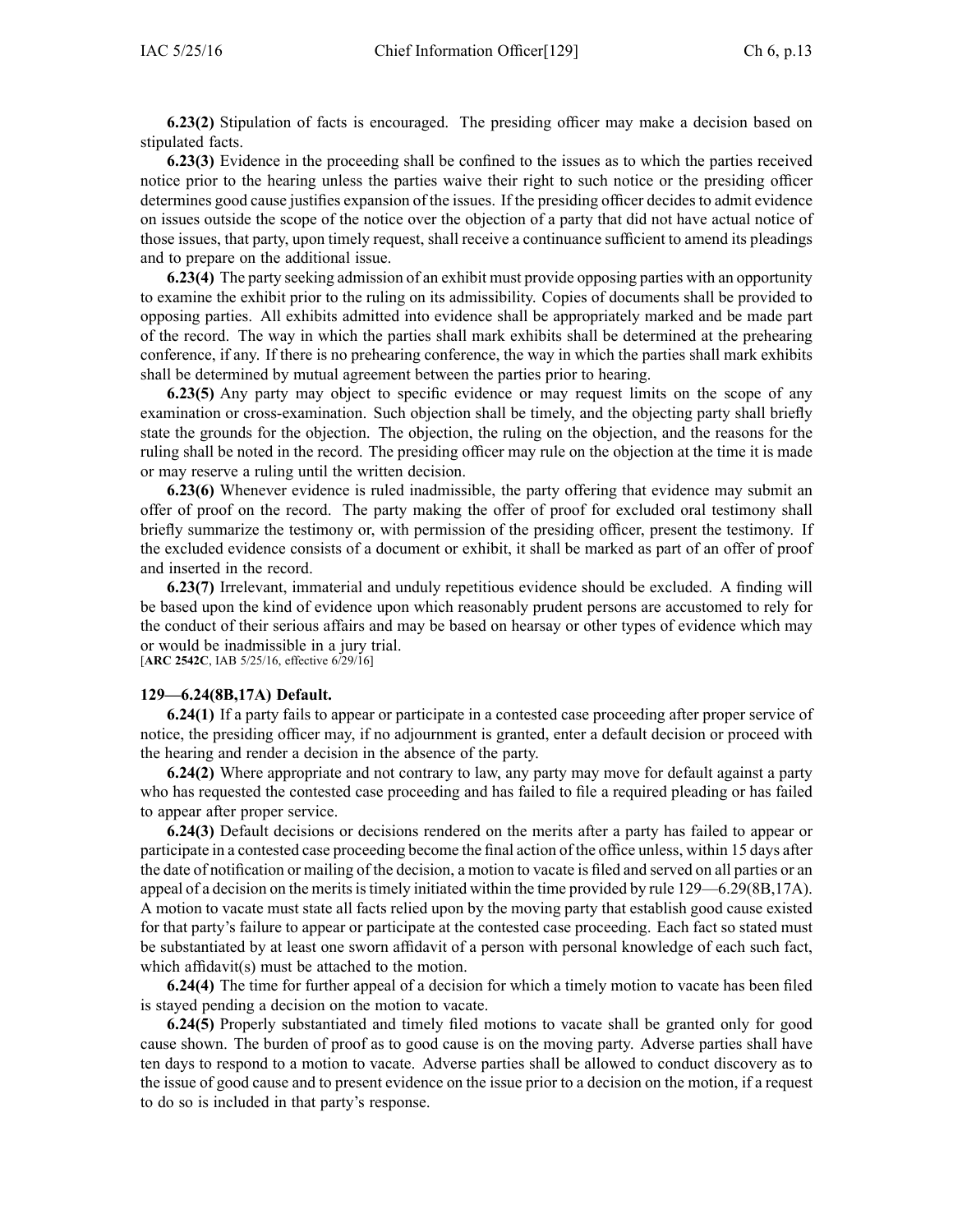**6.24(6)** "Good cause" for purposes of this rule shall have the same meaning as "good cause" for setting aside <sup>a</sup> default judgment under Iowa Rule of Civil Procedure [1.977](https://www.legis.iowa.gov/docs/ACO/CourtRulesChapter/1.pdf).

**6.24(7)** A decision denying <sup>a</sup> motion to vacate is subject to further appeal within the time limit allowed for further appeal of <sup>a</sup> decision on the merits in the contested case proceeding. A decision granting <sup>a</sup> motion to vacate is subject to interlocutory appeal by the adverse party pursuan<sup>t</sup> to rule 129—6.27(8B,17A).

**6.24(8)** If <sup>a</sup> motion to vacate is granted and no timely interlocutory appeal has been taken, the presiding officer shall issue another notice of hearing and the contested case shall proceed accordingly.

**6.24(9)** A default decision may award any relief consistent with the reques<sup>t</sup> for relief made in the petition and embraced in its issues.

**6.24(10)** A default decision may provide either that the default decision is to be stayed pending <sup>a</sup> timely motion to vacate or that the default decision is to take effect immediately, subject to <sup>a</sup> reques<sup>t</sup> for stay under rule 129—6.31(8B,17A).

[**ARC 2542C**, IAB 5/25/16, effective 6/29/16]

#### **129—6.25(8B,17A) Ex parte communication.**

**6.25(1)** Prohibited communications. Unless required for the disposition of ex parte matters specifically authorized by statute, following issuance of the notice of hearing, there shall be no communication, directly or indirectly, between the presiding officer and any party or representative of any party or any other person with <sup>a</sup> direct or indirect interest in such case in connection with any issue of fact or law in the case excep<sup>t</sup> upon notice and opportunity for all parties to participate. This does not prohibit persons jointly assigned such tasks from communicating with each other. Nothing in this provision is intended to preclude the presiding officer from communicating with members of the office or seeking the advice or help of persons other than those with <sup>a</sup> personal interest in, or those engaged in personally investigating as defined in subrule 6.11(2), prosecuting, or advocating in, either the case under consideration or <sup>a</sup> pending factually related case involving the same parties as long as those persons do not directly or indirectly communicate to the presiding officer any ex parte communications they have received of <sup>a</sup> type that the presiding officer would be prohibited from receiving or that furnish, augment, diminish, or modify the evidence in the record.

**6.25(2)** Prohibitions on ex parte communications commence with the issuance of the notice of hearing in <sup>a</sup> contested case and continue for as long as the case is pending.

**6.25(3)** Written, oral or other forms of communication are "ex parte" if made without notice and opportunity for all parties to participate.

**6.25(4)** To avoid prohibited ex parte communications, notice must be given in <sup>a</sup> manner reasonably calculated to give all parties <sup>a</sup> fair opportunity to participate. Notice of written communications shall be provided in compliance with rule 129—6.14(8B,17A) and may be supplemented by telephone, electronic mail or other means of notification. Where permitted, oral communications may be initiated through conference telephone call, or other similar electronic means, that include all parties or their representatives.

**6.25(5)** Persons who jointly act as presiding officer in <sup>a</sup> pending contested case may communicate with each other without notice or opportunity for parties to participate.

**6.25(6)** Other persons may be presen<sup>t</sup> in deliberations or otherwise advise the presiding officer without notice or opportunity for the parties to participate as long as they are not disqualified from participating in the making of <sup>a</sup> proposed or final decision under any provision of law and they comply with subrule  $6.25(1)$ .

**6.25(7)** Communications with the presiding officer involving uncontested scheduling or procedural matters do not require notice or opportunity for parties to participate. Parties should notify other parties prior to initiating such contact with the presiding officer when feasible, and shall notify other parties when seeking to continue hearings or other deadlines pursuant to rule  $129-6.19(8B,17A)$ .

**6.25(8)** Disclosure of prohibited communications. A presiding officer who receives <sup>a</sup> prohibited ex parte communication during the pendency of <sup>a</sup> contested case must initially determine if the effect of the communication is so prejudicial that the presiding officer should be disqualified. If the presiding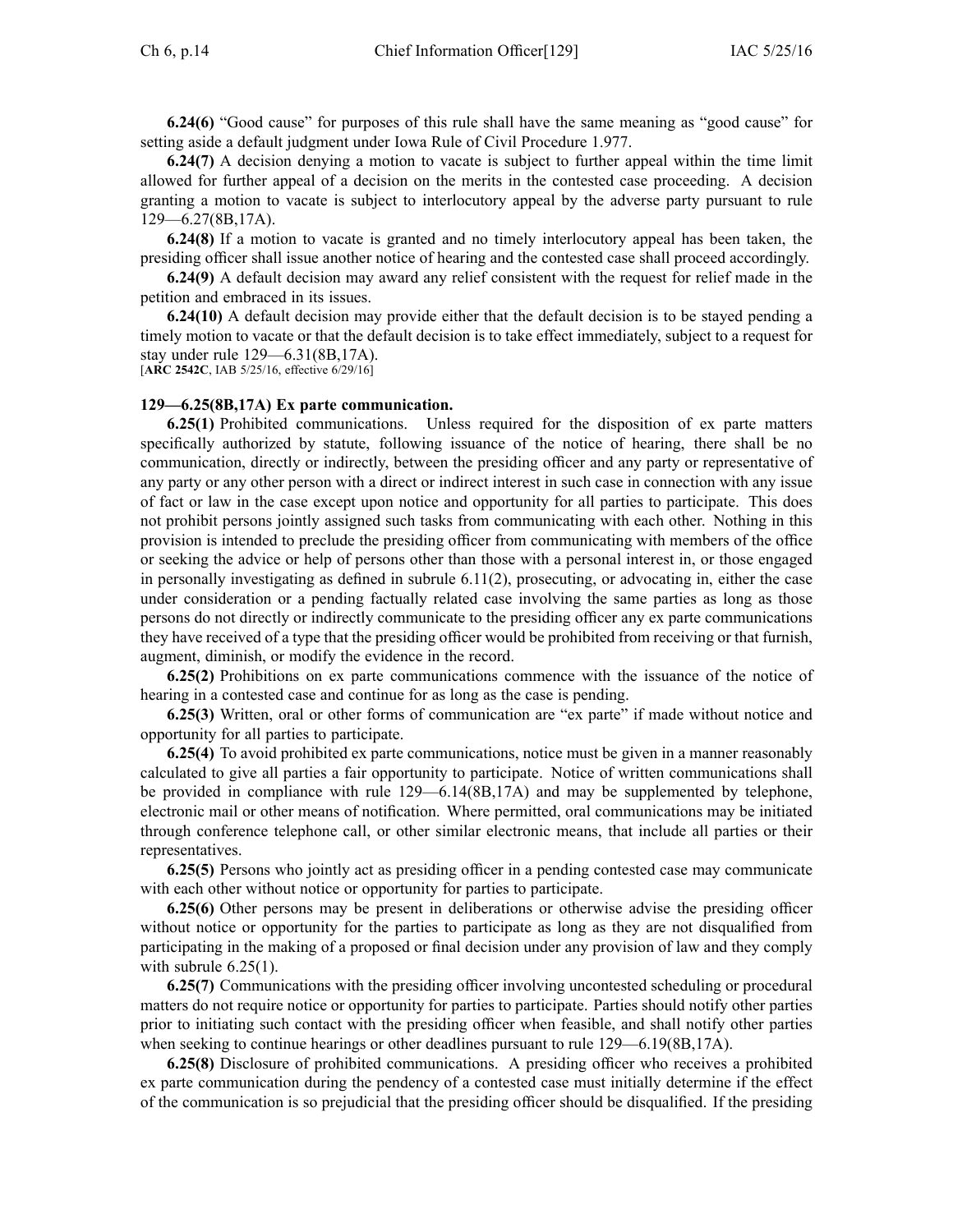officer determines that disqualification is warranted, <sup>a</sup> copy of any prohibited written communication, all written responses to the communication, <sup>a</sup> written summary stating the substance of any prohibited oral or other communication not available in written form for disclosure, all responses made, and the identity of each person from whom the presiding officer received <sup>a</sup> prohibited ex parte communication shall be submitted for inclusion in the record under seal by protective order. If the presiding officer determines that disqualification is not warranted, such documents shall be submitted for inclusion in the record and served on all parties. Any party desiring to rebut the prohibited communication must be allowed the opportunity to do so upon written reques<sup>t</sup> filed within ten days after notice of the communication.

**6.25(9)** Promptly after being assigned to serve as presiding officer at any stage in <sup>a</sup> contested case proceeding, <sup>a</sup> presiding officer shall disclose to all parties material factual information received through ex parte communication prior to such assignment unless the factual information has already been or shortly will be disclosed pursuan<sup>t</sup> to Iowa Code section [17A.13\(2\)](https://www.legis.iowa.gov/docs/ico/section/17A.13.pdf) or through discovery. Factual information contained in an investigative repor<sup>t</sup> or similar document need not be separately disclosed by the presiding officer as long as such documents have been or will shortly be provided to the parties.

**6.25(10)** The presiding officer may render <sup>a</sup> proposed or final decision imposing appropriate sanctions for violations of this rule including default, <sup>a</sup> decision against the offending party, censure, or suspension or revocation of the privilege to practice before the office. Violation of ex parte communication prohibitions by office personnel shall be reported to the CIO for possible sanctions including censure, suspension, dismissal, or other disciplinary action. [**ARC 2542C**, IAB 5/25/16, effective 6/29/16]

**129—6.26(8B,17A) Recording costs.** Upon request, the office shall provide <sup>a</sup> copy of the tape-recorded hearing or <sup>a</sup> printed transcript of the whole or any portion of the hearing at cost. The cost of preparing the tape or transcript of the hearing shall be paid by the requesting party. Parties who reques<sup>t</sup> that <sup>a</sup> hearing be recorded by certified shorthand reporters rather than by electronic means shall bear the cost of that recordation, unless otherwise provided by law. [**ARC 2542C**, IAB 5/25/16, effective 6/29/16]

**129—6.27(8B,17A)Interlocutory appeals.** Upon written reques<sup>t</sup> of <sup>a</sup> party or on the CIO's own motion, the CIO may review an interlocutory order of the presiding officer. In determining whether to do so, the CIO shall weigh the extent to which granting the interlocutory appeal would expedite final resolution of the case and the extent to which such review of that interlocutory order by the office at the time it reviews the proposed decision of the presiding officer would provide an adequate remedy. Any reques<sup>t</sup> for interlocutory review must be filed within 14 days of issuance of the challenged order, but no later than the time for compliance with the order or the date of hearing, whichever is earlier. [**ARC 2542C**, IAB 5/25/16, effective 6/29/16]

#### **129—6.28(8B,17A) Final decision.**

**6.28(1)** *Final decision of office.* When the CIO presides over the reception of evidence at the hearing, the CIO's decision is <sup>a</sup> final decision.

**6.28(2)** *Proposed decision.* When the CIO does not preside at the reception of evidence, the presiding officer shall make <sup>a</sup> proposed decision.

**6.28(3)** *Contents of decision.* The proposed or final decision or order shall:

*a.* Be in writing or stated on the record.

*b.* Include findings of fact. Findings of fact, if set forth within statutory language, shall be accompanied by <sup>a</sup> concise, explicit statement of underlying facts supporting the findings.

*c.* Include conclusions of law stated separately from the findings of fact and supported by cited authority or <sup>a</sup> reasoned opinion.

*d.* Be based on the record of the contested case. The record of the contested case shall include all materials specified in Iowa Code section 17A.12(6). This record shall include any reques<sup>t</sup> for <sup>a</sup> contested case hearing and other relevant procedural documents regardless of their form.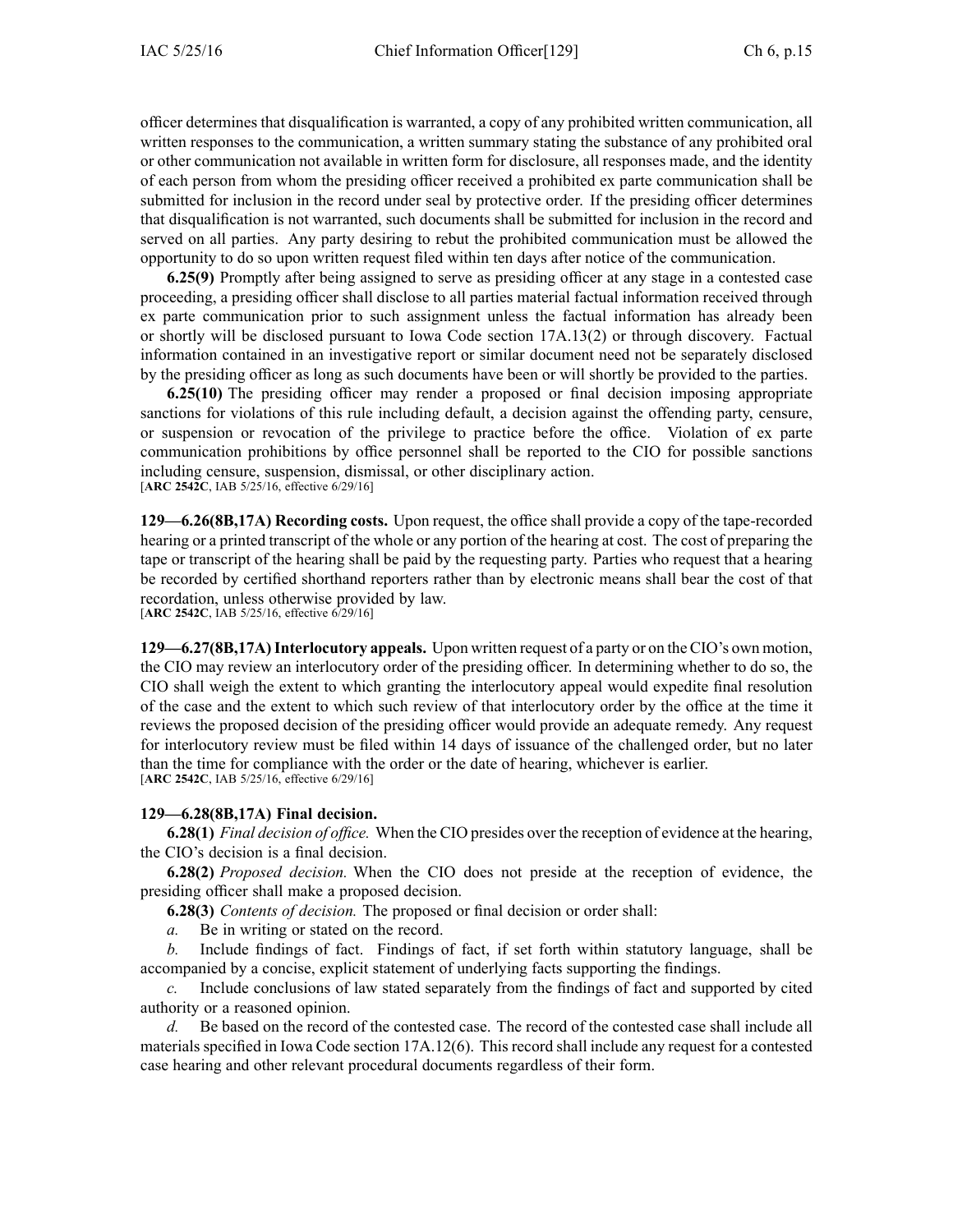**6.28(4)** *Proposed decision becomes final.* The proposed decision of the presiding officer becomes the final decision of the office without further proceedings unless there is an appeal to, or review on motion of, the office within the time provided in rule 129—6.31(8B,17A).

**6.28(5)** *Reports.* The office shall send the division <sup>a</sup> copy of any reques<sup>t</sup> for review of <sup>a</sup> proposed decision issued by <sup>a</sup> presiding officer from the division. The office shall notify the division of the results of the review, the office's final decision, and any judicial decision issued. [**ARC 2542C**, IAB 5/25/16, effective 6/29/16]

## **129—6.29(8B,17A) Appeals and review.**

**6.29(1)** *Appeal by party.* Any adversely affected party may appeal <sup>a</sup> proposed decision to the CIO within 14 days after issuance of the proposed decision. Such an appeal is required to exhaust administrative remedies and is <sup>a</sup> jurisdictional prerequisite to seeking judicial review.

**6.29(2)** *Review.* The CIO may initiate review of <sup>a</sup> proposed decision on the CIO's own motion at any time within 21 days following the issuance of such <sup>a</sup> decision.

**6.29(3)** *Notice of appeal.* An appeal of <sup>a</sup> proposed decision is initiated by filing <sup>a</sup> timely notice of appeal with the office. The notice of appeal must be signed by the appealing party or <sup>a</sup> representative of that party and contain <sup>a</sup> certificate of service. The notice shall specify:

*a.* The parties initiating the appeal;

*b.* The proposed decision or order appealed from;

*c.* The specific findings or conclusions to which exception is taken and any other exceptions to the decision or order;

*d.* The relief sought; and

*e.* The grounds for relief.

**6.29(4)** *Requests to presen<sup>t</sup> additional evidence.* A party may reques<sup>t</sup> the taking of additional evidence only by establishing that the evidence is material, that good cause existed for the failure to presen<sup>t</sup> the evidence at the hearing, and that the party has not waived the right to presen<sup>t</sup> the evidence. A written reques<sup>t</sup> to presen<sup>t</sup> additional evidence must be filed with the notice of appeal or, by <sup>a</sup> nonappealing party, within 14 days of service of the notice of appeal. The CIO may remand <sup>a</sup> case to the presiding officer for further hearing or may preside at the taking of additional evidence.

**6.29(5)** *Scheduling.* The office shall issue <sup>a</sup> schedule for consideration of the appeal.

**6.29(6)** *Briefs and arguments.* Unless otherwise ordered, within 20 days of the notice of appeal or order for review, each appealing party may file exceptions and briefs. Within 14 days thereafter, any party may file <sup>a</sup> responsive brief. Briefs shall cite any applicable legal authority and specify relevant portions of the record in that proceeding. Written requests to presen<sup>t</sup> oral argumen<sup>t</sup> shall be filed with the briefs. The CIO may resolve the appeal on the briefs or provide an opportunity for oral argument. The CIO may shorten or extend the briefing period as appropriate. [**ARC 2542C**, IAB 5/25/16, effective 6/29/16]

## **129—6.30(8B,17A) Applications for rehearing.**

**6.30(1)** *By whom filed.* Any party to <sup>a</sup> contested case proceeding may file an application for rehearing from <sup>a</sup> final order.

**6.30(2)** *Content of application.* The application for rehearing shall state on whose behalf it is filed, the specific grounds for rehearing, and the relief sought. In addition, the application shall state whether the applicant desires reconsideration of all or par<sup>t</sup> of the office decision on the existing record and whether, on the basis of the grounds enumerated in subrule 6.29(4), the applicant requests an opportunity to submit additional evidence.

**6.30(3)** *Time of filing.* The application shall be filed with the office within 20 days after issuance of the final decision.

**6.30(4)** *Notice to other parties.* A copy of the application shall be timely mailed by the applicant to all parties of record not joining therein. If the application does not contain <sup>a</sup> certificate of service, the office shall serve copies on all parties.

**6.30(5)** *Disposition.* Any application for <sup>a</sup> rehearing shall be deemed denied unless the CIO grants the application within 20 days after its filing.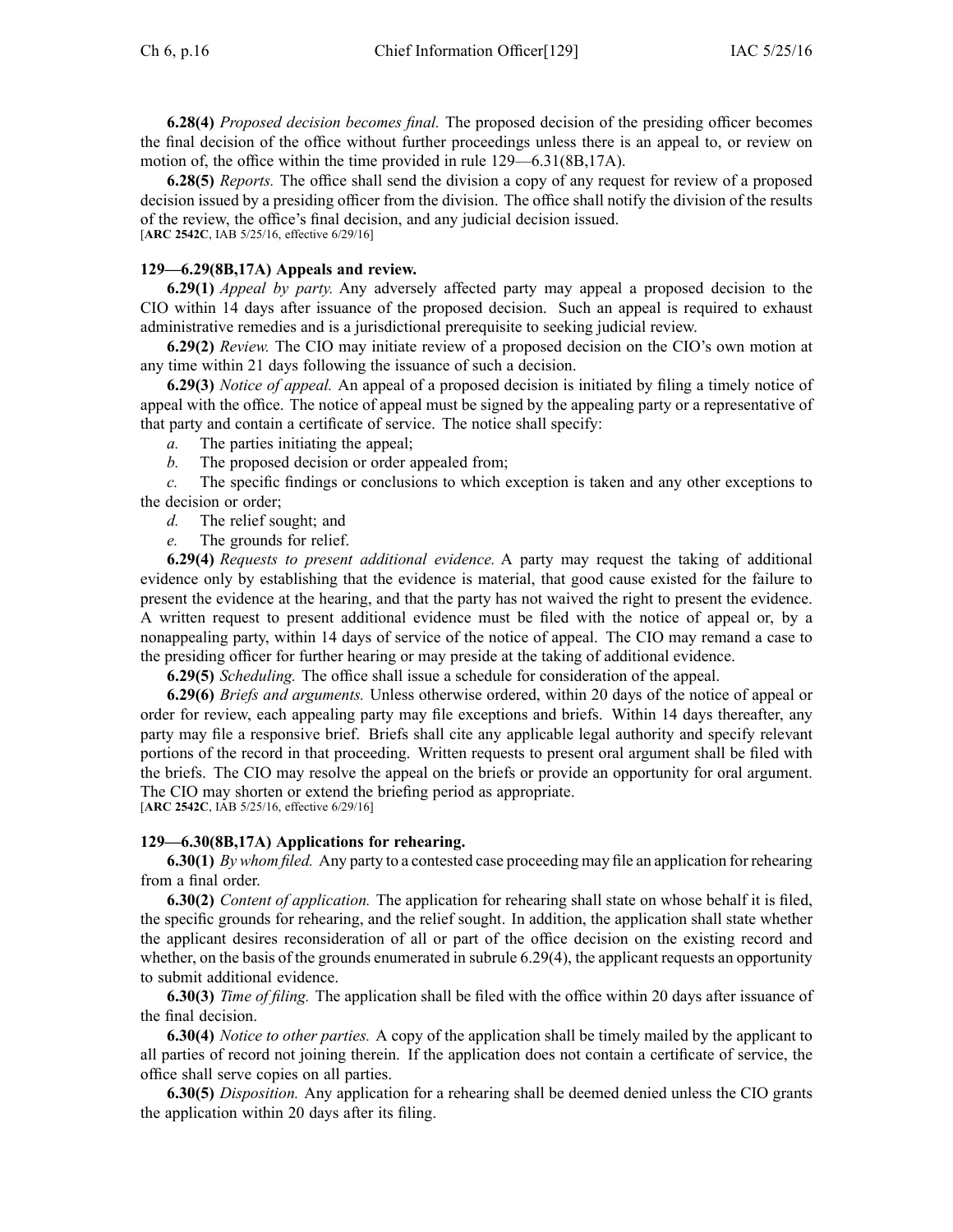**6.30(6)** *Proceedings.* If the CIO grants an application for rehearing, the CIO may set the application for oral argumen<sup>t</sup> or for hearing if additional evidence will be received. If additional evidence will be received, the CIO may remand the case to the presiding officer for further hearing or may preside at the taking of additional evidence. If additional evidence will not be received, the CIO may issue <sup>a</sup> ruling without oral argumen<sup>t</sup> or hearing. The CIO may, on the reques<sup>t</sup> of <sup>a</sup> party or on the CIO's own motion, order or permit the parties to provide written argumen<sup>t</sup> on one or more designated issues. The CIO may be assisted by an administrative law judge in all proceedings related to an application for rehearing. [**ARC 2542C**, IAB 5/25/16, effective 6/29/16]

# **129—6.31(8B,17A) Stays of office actions.**

# **6.31(1)** *When available.*

*a.* Any party to <sup>a</sup> contested case proceeding may petition the office for <sup>a</sup> stay of an order issued in that proceeding or for other temporary remedies, pending review by the office. The petition shall be filed with the notice of appeal and shall state the reasons justifying <sup>a</sup> stay or other temporary remedy. The CIO may rule on the stay or authorize the presiding officer to do so.

*b.* Any party to <sup>a</sup> contested case proceeding may petition the office for <sup>a</sup> stay or other temporary remedies pending judicial review of all or par<sup>t</sup> of that proceeding. The petition shall state the reasons justifying <sup>a</sup> stay or other temporary remedy. Seeking <sup>a</sup> stay from the office is required to exhaust administrative remedies prior to seeking <sup>a</sup> stay from the district court.

**6.31(2)** *When granted.* In determining whether to gran<sup>t</sup> <sup>a</sup> stay, the CIO or the presiding officer shall consider the factors listed in Iowa Code section [17A.19\(5\)](https://www.legis.iowa.gov/docs/ico/section/17A.19.pdf)*"c."*

**6.31(3)** *Vacation.* A stay may be vacated by the issuing authority upon application of the office or any other party.

[**ARC 2542C**, IAB 5/25/16, effective 6/29/16]

**129—6.32(8B,17A) No factual dispute contested cases.** If the parties agree that no dispute of material fact exists as to <sup>a</sup> matter that would be <sup>a</sup> contested case if such <sup>a</sup> dispute of fact existed, the parties may presen<sup>t</sup> all relevant admissible evidence either by stipulation or otherwise as agreed by the parties, without necessity for the production of evidence at an evidentiary hearing. If such agreemen<sup>t</sup> is reached, <sup>a</sup> jointly submitted schedule detailing the method and timetable for submission of the record, briefs and oral argumen<sup>t</sup> should be submitted to the presiding officer for approval as soon as practicable. If the parties cannot agree, any party may file and serve <sup>a</sup> motion for summary judgment pursuan<sup>t</sup> to the rules governing such motions.

[**ARC 2542C**, IAB 5/25/16, effective 6/29/16]

# **129—6.33(8B,17A) Emergency adjudicative proceedings.**

**6.33(1)** *Necessary emergency action.* To the extent necessary to preven<sup>t</sup> or avoid immediate danger to the public health, safety, or welfare and consistent with the Constitution and other provisions of law, the office may issue <sup>a</sup> written order in compliance with Iowa Code section [17A.18A](https://www.legis.iowa.gov/docs/ico/section/17A.18A.pdf) to order the cessation of any continuing activity, order affirmative action, or take other action within the jurisdiction of the office by emergency adjudicative order. Before issuing an emergency adjudicative order, the office shall consider factors including, but not limited to, the following:

*a.* Whether there has been <sup>a</sup> sufficient factual investigation to ensure that the office is proceeding on the basis of reliable information;

*b.* Whether the specific circumstances which pose immediate danger to the public health, safety or welfare have been identified and determined to be continuing;

*c.* Whether the person required to comply with the emergency adjudicative order may continue to engage in other activities without posing immediate danger to the public health, safety or welfare;

*d.* Whether imposition of monitoring requirements or other interim safeguards would be sufficient to protect the public health, safety or welfare; and

*e.* Whether the specific action contemplated by the office is necessary to avoid the immediate danger.

**6.33(2)** *Issuance of order.*